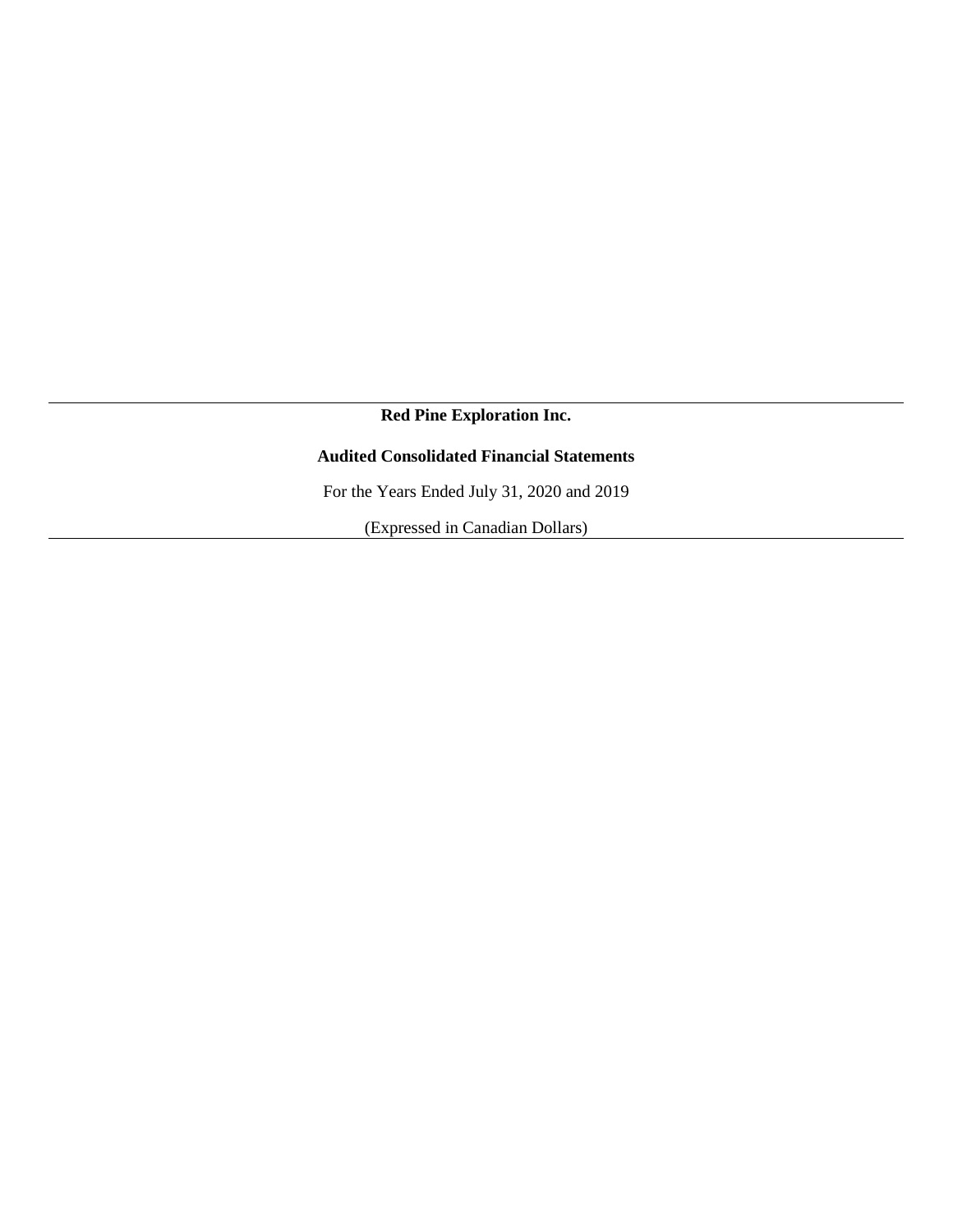

To the Shareholders of Red Pine Exploration Inc.:

#### **Opinion**

We have audited the consolidated financial statements of Red Pine Exploration Inc. and its subsidiary (the "Company"), which comprise the consolidated statements of financial position as at July 31, 2020 and July 31, 2019, and the consolidated statements of loss and comprehensive loss, cash flows and changes in shareholders' equity for the years then ended, and notes to the consolidated financial statements, including a summary of significant accounting policies.

In our opinion, the accompanying consolidated financial statements present fairly, in all material respects, the consolidated financial position of the Company as at July 31, 2020 and July 31, 2019, and its consolidated financial performance and its consolidated cash flows for the years then ended in accordance with International Financial Reporting Standards.

#### **Basis for Opinion**

We conducted our audits in accordance with Canadian generally accepted auditing standards. Our responsibilities under those standards are further described in the Auditor's Responsibilities for the Audit of the Consolidated Financial Statements section of our report. We are independent of the Company in accordance with the ethical requirements that are relevant to our audits of the consolidated financial statements in Canada, and we have fulfilled our other ethical responsibilities in accordance with these requirements. We believe that the audit evidence we have obtained is sufficient and appropriate to provide a basis for our opinion.

#### **Material Uncertainty Related to Going Concern**

We draw attention to Note 1 in the consolidated financial statements, which indicates that as at July 31, 2020, the Company had a working capital surplus of \$604,550 and an accumulated deficit of \$69,237,900, and for the year ended July 31, 2020, had net cash used in operating activities of \$3,396,978. As stated in Note 1, these events or conditions, along with other matters as set forth in Note 1, indicate that a material uncertainty exists that may cast significant doubt on the Company's ability to continue as a going concern. Our opinion is not modified in respect of this matter.

#### **Other Information**

Management is responsible for the other information. The other information comprises Management's Discussion and Analysis.

Our opinion on the consolidated financial statements does not cover the other information and we do not express any form of assurance conclusion thereon.

In connection with our audits of the consolidated financial statements, our responsibility is to read the other information and, in doing so, consider whether the other information is materially inconsistent with the consolidated financial statements or our knowledge obtained in the audits or otherwise appears to be materially misstated. We obtained Management's Discussion and Analysis prior to the date of this auditor's report. If, based on the work we have performed on this other information, we conclude that there is a material misstatement of this other information, we are required to report that fact. We have nothing to report in this regard.

#### **Responsibilities of Management and Those Charged with Governance for the Consolidated Financial Statements**

Management is responsible for the preparation and fair presentation of the consolidated financial statements in accordance with International Financial Reporting Standards, and for such internal control as management determines is necessary to enable the preparation of consolidated financial statements that are free from material misstatement, whether due to fraud or error.

In preparing the consolidated financial statements, management is responsible for assessing the Company's ability to continue as a going concern, disclosing, as applicable, matters related to going concern and using the going concern basis of accounting unless management either intends to liquidate the Company or to cease operations, or has no realistic alternative but to do so.

Those charged with governance are responsible for overseeing the Company's financial reporting process.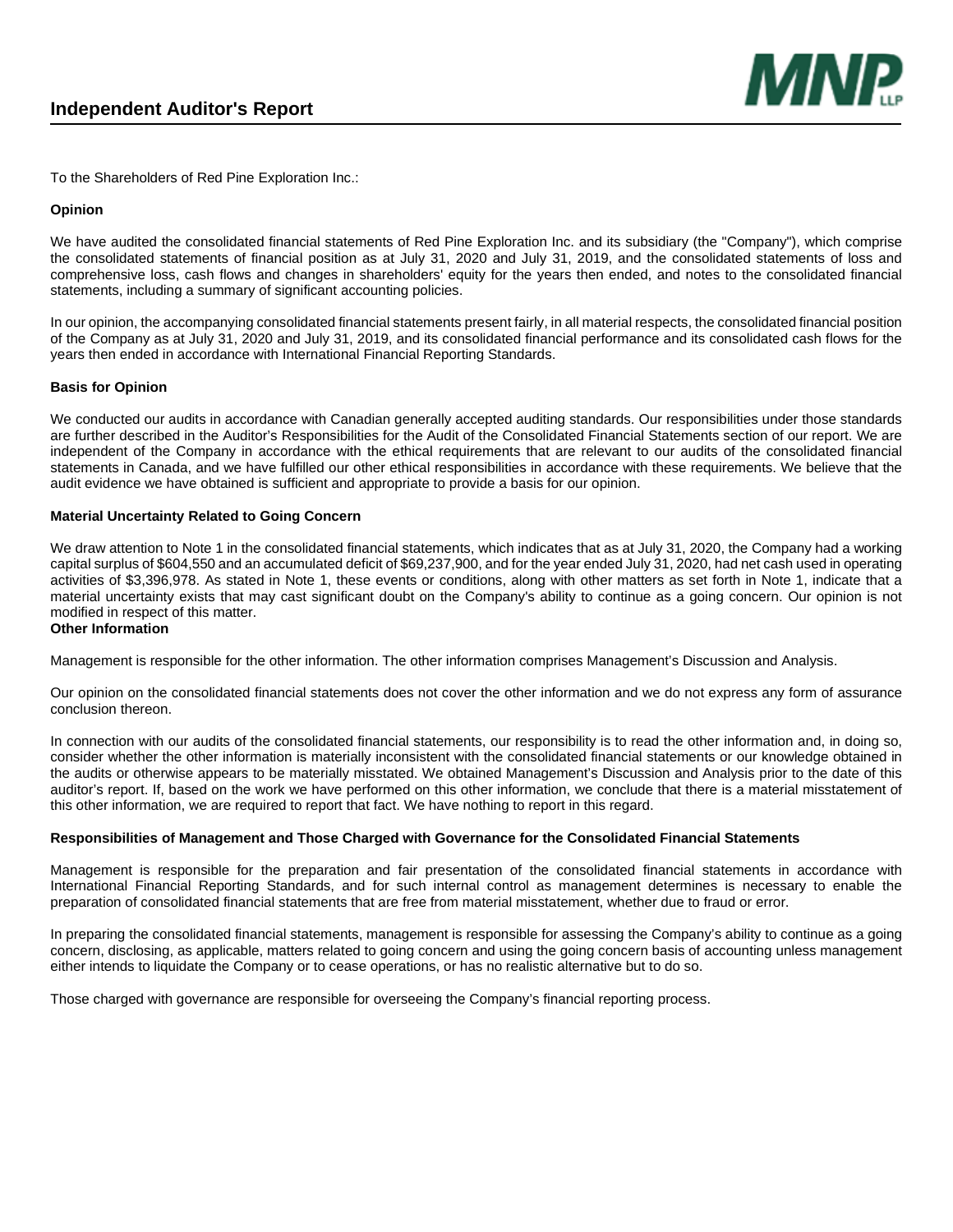#### **Auditor's Responsibilities for the Audit of the Consolidated Financial Statements**

Our objectives are to obtain reasonable assurance about whether the consolidated financial statements as a whole are free from material misstatement, whether due to fraud or error, and to issue an auditor's report that includes our opinion. Reasonable assurance is a high level of assurance, but is not a guarantee that an audit conducted in accordance with Canadian generally accepted auditing standards will always detect a material misstatement when it exists. Misstatements can arise from fraud or error and are considered material if, individually or in the aggregate, they could reasonably be expected to influence the economic decisions of users taken on the basis of these consolidated financial statements.

As part of an audit in accordance with Canadian generally accepted auditing standards, we exercise professional judgment and maintain professional skepticism throughout the audit. We also:

- Identify and assess the risks of material misstatement of the consolidated financial statements, whether due to fraud or error, design and perform audit procedures responsive to those risks, and obtain audit evidence that is sufficient and appropriate to provide a basis for our opinion. The risk of not detecting a material misstatement resulting from fraud is higher than for one resulting from error, as fraud may involve collusion, forgery, intentional omissions, misrepresentations, or the override of internal control.
- Obtain an understanding of internal control relevant to the audit in order to design audit procedures that are appropriate in the circumstances, but not for the purpose of expressing an opinion on the effectiveness of the Company's internal control.
- Evaluate the appropriateness of accounting policies used and the reasonableness of accounting estimates and related disclosures made by management.
- Conclude on the appropriateness of management's use of the going concern basis of accounting and, based on the audit evidence obtained, whether a material uncertainty exists related to events or conditions that may cast significant doubt on the Company's ability to continue as a going concern. If we conclude that a material uncertainty exists, we are required to draw attention in our auditor's report to the related disclosures in the consolidated financial statements or, if such disclosures are inadequate, to modify our opinion. Our conclusions are based on the audit evidence obtained up to the date of our auditor's report. However, future events or conditions may cause the Company to cease to continue as a going concern.
- Evaluate the overall presentation, structure and content of the consolidated financial statements, including the disclosures, and whether the consolidated financial statements represent the underlying transactions and events in a manner that achieves fair presentation.

We communicate with those charged with governance regarding, among other matters, the planned scope and timing of the audits and significant audit findings, including any significant deficiencies in internal control that we identify during our audits.

We also provide those charged with governance with a statement that we have complied with relevant ethical requirements regarding independence, and to communicate with them all relationships and other matters that may reasonably be thought to bear on our independence, and where applicable, related safeguards.

The engagement partner on the audit resulting in this independent auditor's report is Blair Michael Mabee.

 $M N P$ <sub>LLP</sub>

Mississauga, Ontario Chartered Professional Accountants

November 18, 2020 Licensed Public Accountants

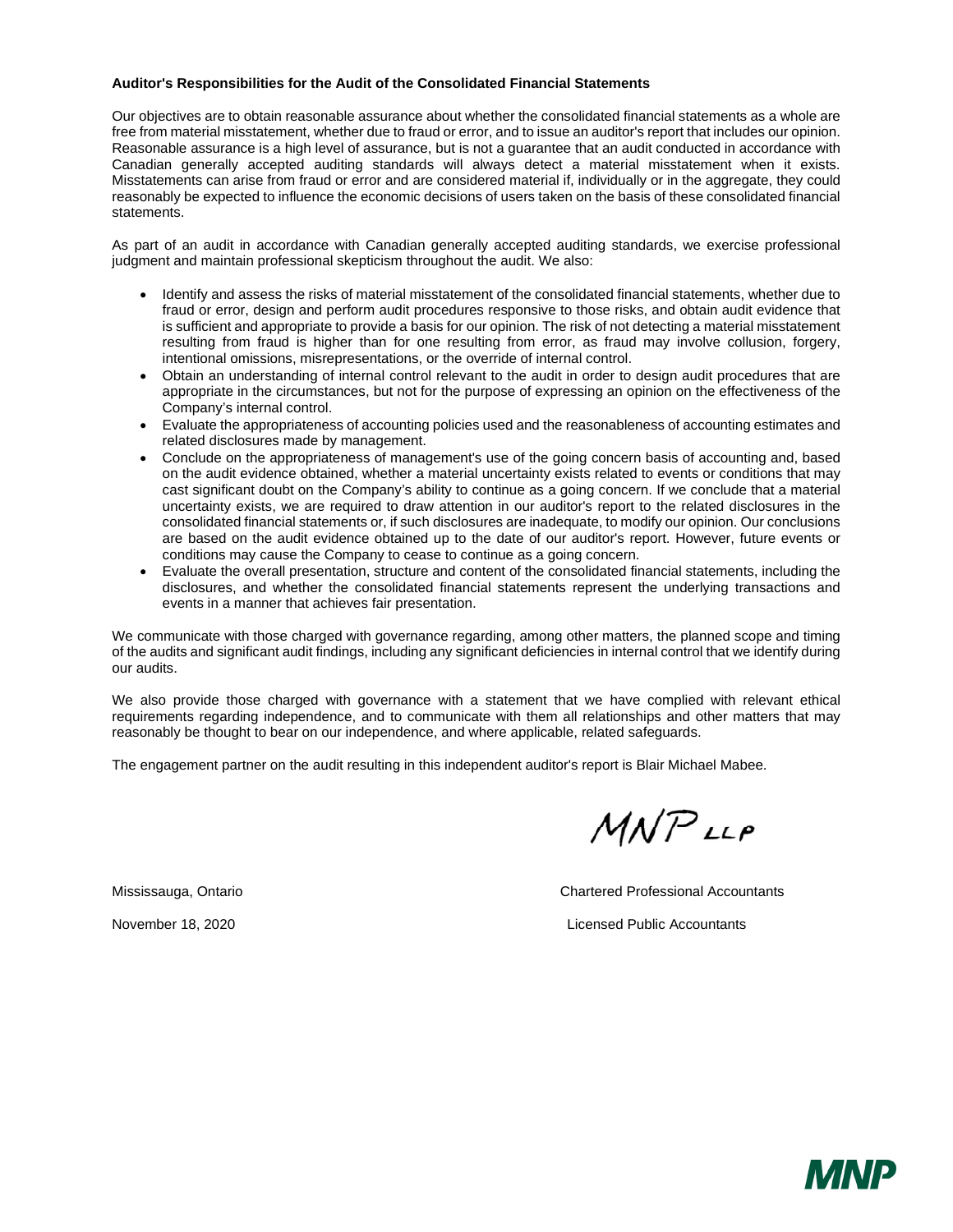# **Red Pine Exploration Inc.**

# **Consolidated Statements of Financial Position**

*(Expressed in Canadian Dollars)* 

|                                                  | July 31, 2020   | July 31, 2019   |
|--------------------------------------------------|-----------------|-----------------|
| <b>Assets</b>                                    |                 |                 |
| <b>Current Assets</b>                            |                 |                 |
| Cash and Cash Equivalents                        | \$<br>647,920   | \$<br>695,996   |
| <b>Marketable Securities</b>                     | 2,500           | 2,500           |
| Amount Receivable (note 6)                       | 430,488         | 803,559         |
| Prepaid Expenses                                 | 51,423          | 89,310          |
| <b>Total Current Assets</b>                      | 1,132,331       | 1,591,365       |
| Equipment (note 3)                               |                 | 60,832          |
| Perpetual Software Licenses (note 3)             | 18,204          | 18,204          |
| Right of Use Asset (note 4)                      | 328,660         |                 |
| Leasehold Improvements (note 3)                  | 28,769          | 86,297          |
| Long Term Rent Deposits (note 4)                 |                 | 41,579          |
| <b>Total Assets</b>                              | \$<br>1,507,964 | \$<br>1,798,277 |
|                                                  |                 |                 |
| Liabilities                                      |                 |                 |
| <b>Current Liabilities</b>                       |                 |                 |
| Accounts Payable and Accured Liabilities         | \$<br>325,223   | \$<br>354,499   |
| Lease Liability (note 4)                         | 91,682          |                 |
| Flow-Through Provision (note 7)                  | 110,876         | 110,876         |
| <b>Total Current Liabilities</b>                 | 527,781         | 465,375         |
| Rental Deposit (note 9)                          | 17,281          | 17,281          |
| Long Term Lease Liability (note 4)               | 208,846         |                 |
| <b>Total Liabilities</b>                         | 753,908         | 482,656         |
|                                                  |                 |                 |
| <b>Shareholders' Equity</b>                      |                 |                 |
| Share Capital (note 8)                           | 59,993,157      | 55,258,221      |
| Contributed Surplus                              | 8,116,146       | 8,043,575       |
| Warrant Reserve (note 8)                         | 1,882,653       | 3,305,945       |
| Accumulated Deficit                              | (69, 237, 900)  | (65,292,120)    |
| <b>Total Shareholders' Equity</b>                | 754,056         | 1,315,621       |
|                                                  |                 |                 |
| <b>Total Liablities and Shareholders' Equity</b> | \$<br>1,507,964 | \$<br>1,798,277 |

*The accompanying notes are an integral part of these Consolidated Financial Statements.*

**Nature of Operations and Going Concern** *(note 1)*  **Commitments** *(note 9)*  **Subsequent Event** *(note 13)*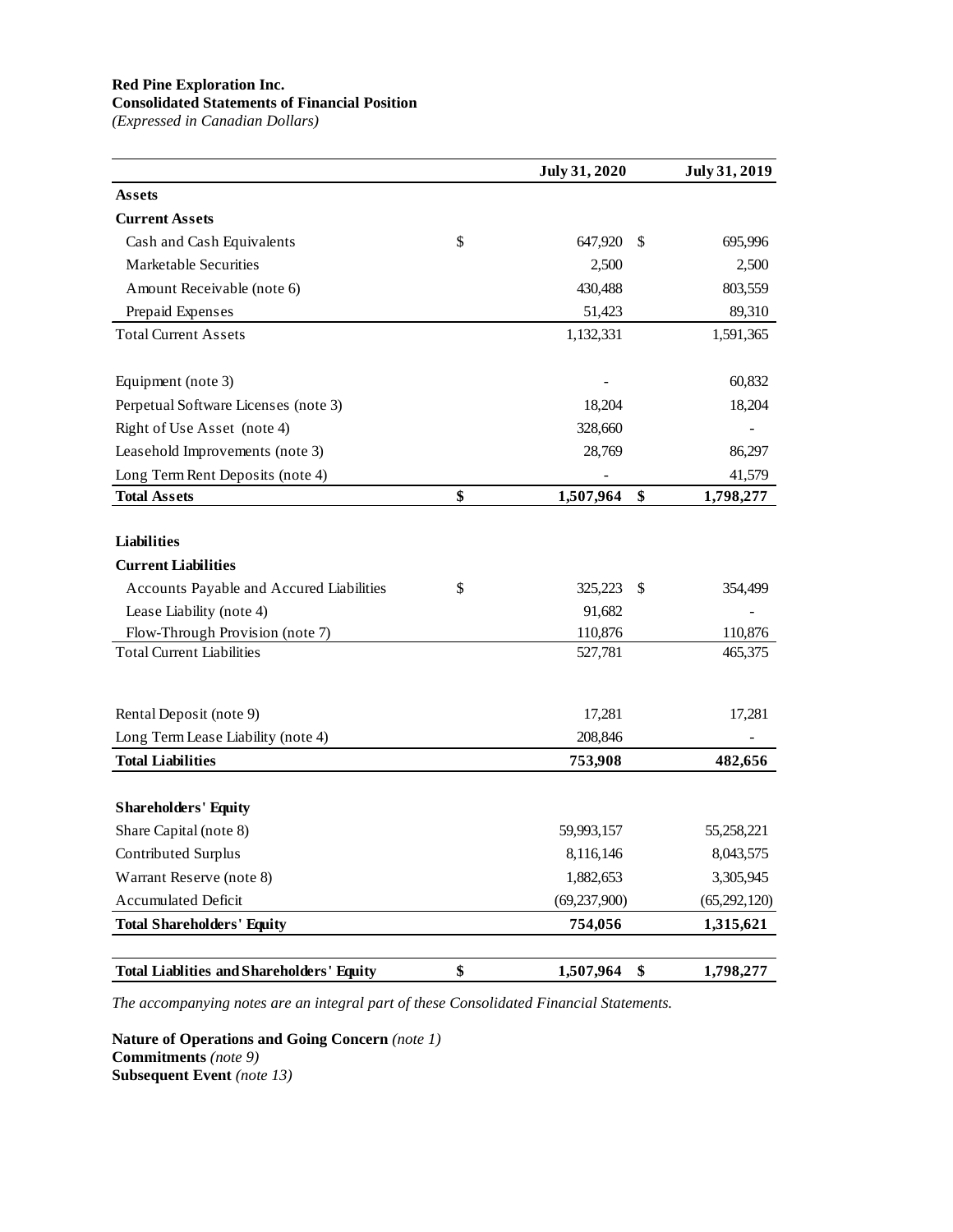# **Red Pine Exploration Inc. Consolidated Statements of Loss and Comprehensive Loss**

*(Expressed in Canadian Dollars)* 

|                                               | Year ended        |      | Year ended    |
|-----------------------------------------------|-------------------|------|---------------|
|                                               | July 31, 2020     |      | July 31, 2019 |
| <b>Expenses</b>                               |                   |      |               |
| Exploration Expenditures (note 3 and 5)       | \$<br>3,062,800   | - \$ | 4,842,553     |
| General and Administrative (note 6 and 9)     | 185,079           |      | 714,811       |
| Payroll & Professional Fees (note 6)          | 592,746           |      | 476,631       |
| Depreciation and Amortization (note 3)        | 167,232           |      | 108,305       |
| Share-based compensation (note 6)             |                   |      | 384,887       |
| Interest Income                               | (13,908)          |      | (9,638)       |
| Lease accretion (gain) (note 4)               | 25,069            |      |               |
| Deferred Premium                              | (72,500)          |      | (407, 931)    |
| Foreign Exchange Loss (Gain)                  | (738)             |      | 2,062         |
| Recovery of Exploration Expenditures (note 5) |                   |      | (1, 131, 634) |
| <b>Total Expense</b>                          | 3,945,780         |      | 4,980,046     |
| <b>Loss and Comprehensive Loss for Period</b> | \$<br>(3,945,780) | \$   | (4,980,046)   |
| Loss per share - basic and diluted            | \$<br>$(0.01)$ \$ |      | (0.01)        |
| Weighted average shares outstanding           | 431,954,481       |      | 369,230,322   |

*The accompanying notes are an integral part of these Consolidated Financial Statements*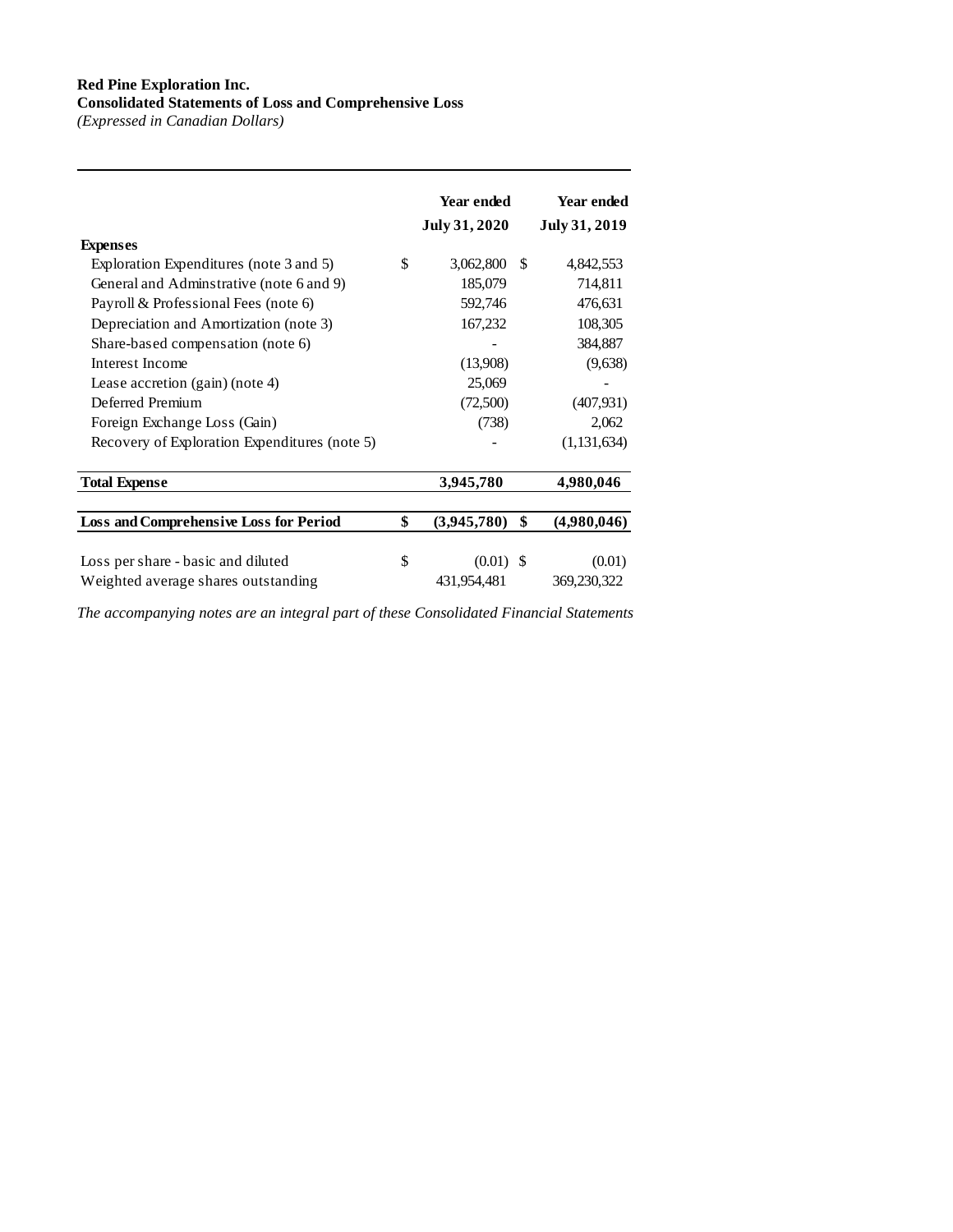# **Red Pine Exploration Inc.**

# **Consolidated Statements of Cash Flows**

*(Expressed in Canadian Dollars)* 

|                                                   | <b>Year Ended</b>      | <b>Year Ended</b> |
|---------------------------------------------------|------------------------|-------------------|
|                                                   | July 31, 2020          | July 31, 2019     |
| <b>Operating Activities</b>                       |                        |                   |
| Loss for the Year                                 | \$<br>$(3,945,780)$ \$ | (4,980,046)       |
| Adjustment for non-cash items:                    |                        |                   |
| Amortization of lease inducements                 |                        | (15, 922)         |
| Amortization and depreciation                     | 167,232                | 108,305           |
| Amortization included in exploration expenditures | 47,321                 | 8,100             |
| Lease accretion                                   | 25,069                 |                   |
| Share-based compensation                          |                        | 384,887           |
| Recognition of deferred premium                   | (72,500)               | (407, 931)        |
| Change in working capital items:                  |                        |                   |
| Amount receivable                                 | 373,070                | (508, 444)        |
| Amount receivable from joint-venture partners     |                        | 563,791           |
| Prepaid expenses                                  | 37,887                 | (24,912)          |
| Accounts payable and accrued liabilities          | (29,276)               | (20, 699)         |
| Net cash used in operating activities             | (3,396,978)            | (4,892,871)       |
| <b>Financing Activities</b>                       |                        |                   |
| Proceeds from private placements                  | 3,779,722              | 3,741,500         |
| Proceeds from warrrant and option exercise        |                        | 11,200            |
| Repayment of lease obligations                    | (107, 814)             |                   |
| Share issue costs                                 | (323,007)              | (107, 133)        |
|                                                   |                        |                   |
| Net cash provided by financing activities         | 3,348,901              | 3,645,567         |
| <b>Cash and Cash Equivalents</b>                  |                        |                   |
| Net decrease in cash and cash equivalents         | (48,076)               | (1,247,304)       |
| Cash and cash equivalents - beginning of year     | 695,996                | 1,943,300         |
| Cash and cash equivalents - end of year           | \$<br>647,920          | \$<br>695,996     |

*The accompanying notes are an integral part of these Consolidated Financial Statements.*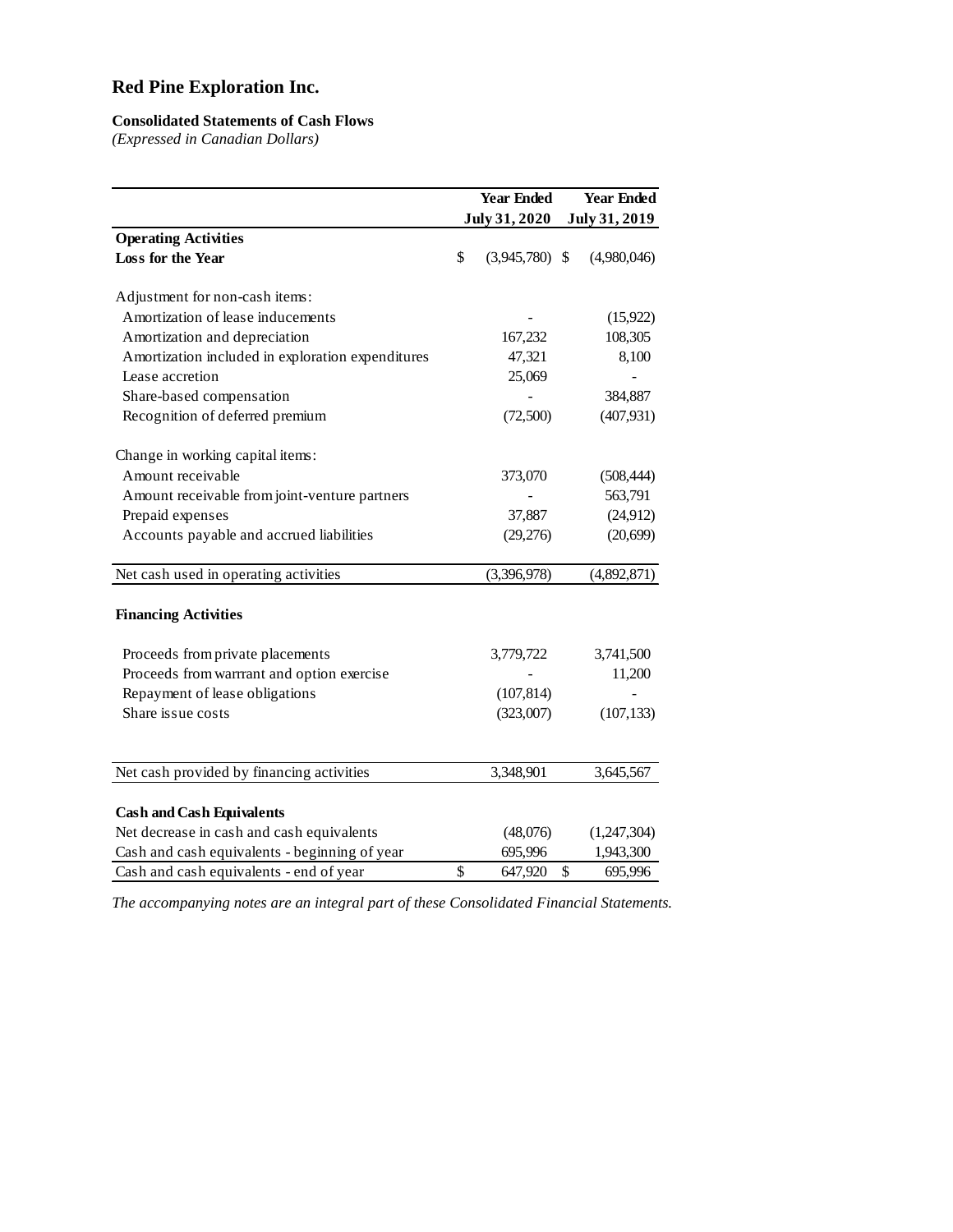# **Red Pine Exploration Inc. Consolidated Statements of Changes in Shareholders' Equity**  *(Expressed in Canadian Dollars)*

|                                    | <b>Shares</b> | <b>Share</b> | Contributed    | Warrant        | <b>Accumulated</b> | Shareholders' |
|------------------------------------|---------------|--------------|----------------|----------------|--------------------|---------------|
|                                    | #             | Capital      | <b>Surplus</b> | <b>Reserve</b> | Deficit            | <b>Equity</b> |
|                                    |               |              |                |                | \$                 |               |
| <b>Balance - July 31, 2019</b>     | 369,230,323   | 55,258,221   | 8,043,575      | 3,305,945      | (65,292,120)       | 1,315,621     |
| Loss for the year                  |               |              |                |                | (3,945,780)        | (3,945,780)   |
| Fair Value of Warrants Expired     |               | 1,955,548    |                | (1,955,548)    |                    |               |
| Private Placement                  | 107,992,064   | 3,779,722    |                |                |                    | 3,779,722     |
| Compensation options - agent       |               | (72, 571)    | 72,571         |                |                    |               |
| Fair Value of Warrants Issued      |               | (532, 256)   |                | 532,256        |                    |               |
| Fair Value of Flow-Through Premium |               | (72,500)     |                |                |                    | (72,500)      |
| Cost of Issue                      |               | (323,008)    |                |                |                    | (323,008)     |
| <b>Balance - July 31, 2020</b>     | 477,222,387   | 59,993,157   | 8,116,146      | 1,882,653      | (69, 237, 900)     | 754,056       |
| <b>Balance - July 31, 2018</b>     | 294,209,655   | 46,361,624   | 7,658,688      | 8,834,875      | (60,312,074)       | 2,543,113     |
| Loss for the year                  |               |              |                |                | (4,980,046)        | (4,980,046)   |
| Warrants Exercised                 | 190,668       | 11,200       |                |                |                    | 11,200        |
| Fair Value of Warrants Exercised   |               | 17,552       |                | (17, 552)      |                    |               |
| Fair Value of Warrants Expired     |               | 5,891,593    |                | (5,891,593)    |                    |               |
| Share-Based Compensation           |               |              | 384,887        |                |                    | 384,887       |
| Private Placement                  | 74,830,000    | 3,741,500    |                |                |                    | 3,741,500     |
| Fair Value of Warrants Issued      |               | (356,097)    |                | 356,097        |                    |               |
| Fair Value of Flow-Through Premium |               | (277,900)    |                |                |                    | (277,900)     |
| Cost of Issue                      |               | (107, 133)   |                |                |                    | (107, 133)    |
| Fair Value of Finder fee Options   |               | (24, 118)    |                | 24,118         |                    |               |
| <b>Balance - July 31, 2019</b>     | 369,230,323   | 55,258,221   | 8,043,575      | 3,305,945      | (65,292,120)       | 1,315,621     |

*The accompanying notes are an integral part of these Consolidated Financial Statements.*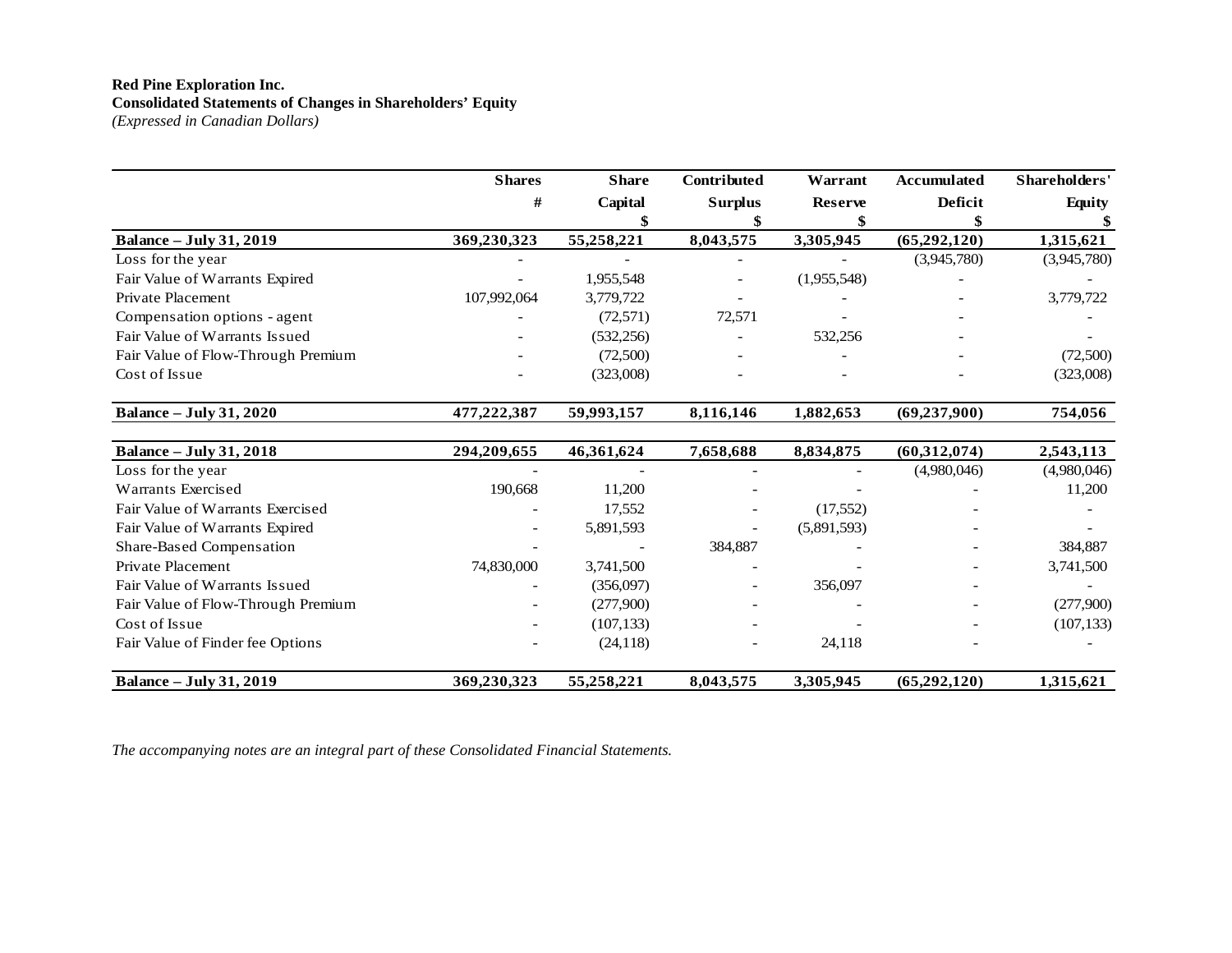# **1. Nature of Operations and Going Concern**

Red Pine Exploration Inc. (the "Company" or "Red Pine") was founded in 1936 under the laws of Ontario, Canada for the acquisition, exploration, and development of mining properties. The Company's head office and primary location of its registered records is 145 Wellington Street West, Suite 1001, Toronto, Ontario, M5J 1H8. The Company is currently in the exploration stage and has not commenced any commercial operations.

The accompanying Consolidated Financial Statements have been prepared on the basis of a going concern, which contemplates the realization of assets and liquidation of liabilities in the normal course of business.

As at July 31, 2020, the Company had a working capital surplus of \$604,550 (July 31, 2019: \$1,125,990) and an accumulated deficit of \$69,237,900 (July 31, 2019: \$65,292,120) and for the year ended July 31, 2020 had net cash used in operating activities of \$3,396,978 (July 31, 2019: \$4,892,871).

In assessing whether the going concern assumption is appropriate, management considers all available information about the future, which is at least, but not limited to, twelve months from the end of the reporting period. The Company's ability to continue operations and fund its mining interest expenditures is dependent on management's ability to secure additional financing. Management is actively pursuing such additional sources of financing, and while it has been successful in doing so in the past, there can be no assurance it will be able to do so in the future. The Company is currently in the exploration stage and has not commenced commercial operations. These conditions indicate that a material uncertainty exists that may cast significant doubt about the Company's ability to continue as a going concern.

The Company's operations could be significantly adversely affected by the effects of a widespread global outbreak of a contagious disease, including the recent outbreak of respiratory illness caused by COVID-19. The Company cannot accurately predict the impact COVID-19 will have on its operations and the ability of others to meet their obligations with the Company, including uncertainties relating to the ultimate geographic spread of the virus, the severity of the disease, the duration of the outbreak, and the length of travel and quarantine restrictions imposed by governments of affected countries. In addition, a significant outbreak of contagious diseases in the human population could result in a widespread health crisis that could adversely affect the economies and financial markets of many countries, resulting in an economic downturn that could further affect the Company's operations and ability to finance its operations.

Theses Consolidated Financial Statements do not give effect to adjustments that would be necessary should the Company be unable to continue as a going concern and therefore need to realize its assets and liquidate its liabilities and commitments in other than the normal course of business and at amounts different from those in the accompanying Consolidated Financial Statements. Such adjustments could be material.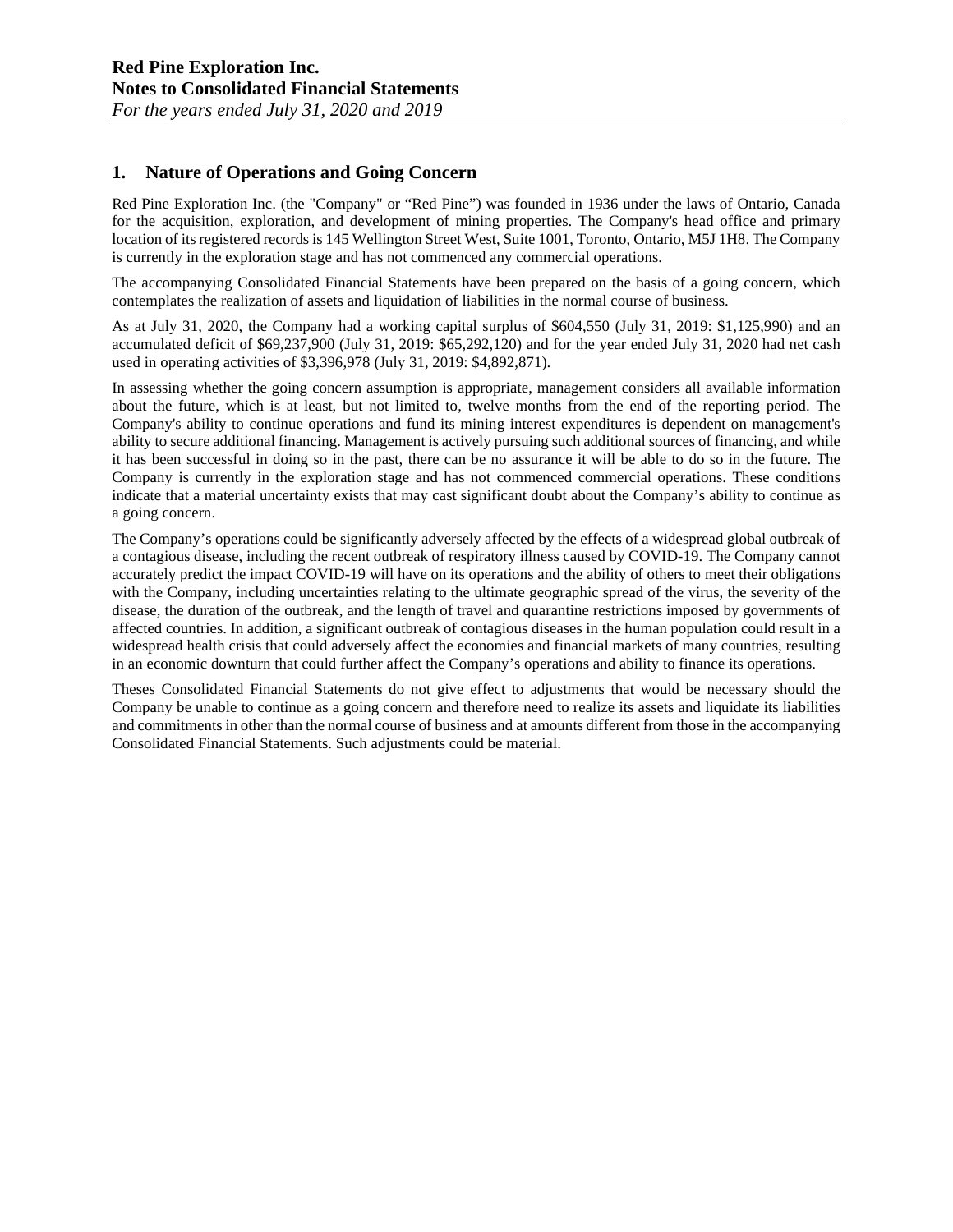# **2. Significant Accounting Policies**

### *(a) Statement of compliance*

These Consolidated Financial Statements have been prepared in accordance and comply with International Financial Reporting Standards ("IFRS") as issued by the International Accounting Standards Board ("IASB") and interpretations issued by the IFRS Interpretations Committee ("IFRIC").

The Consolidated Financial Statements were approved by the Board of Directors on November 18, 2020.

### *(b) Basis of presentation*

These Consolidated Financial Statements have been prepared on a historical cost basis except for certain financial instruments that have been measured at fair value. In addition, these Consolidated Financial Statements have been prepared using the accrual basis of accounting, except for cash flow information.

### *(c) Basis of consolidation*

These Consolidated Financial Statements include the accounts of the Company and its wholly owned subsidiary Augustine Ventures Inc. All intercompany balances and transactions have been eliminated.

### *(d) Significant accounting judgements and estimates*

The preparation of these Consolidated Financial Statements requires management to make estimates and assumptions that affect the reported amounts of assets and liabilities at the date of the financial statements and reported amounts of expenses during the reporting period.

Actual outcomes could differ from these estimates. The Consolidated Financial Statements include estimates which, by their nature, are uncertain. The impacts of such estimates are pervasive throughout the Consolidated Financial Statements and may require accounting adjustments based on future occurrences. Revisions to accounting estimates are recognized in the period in which the estimate is revised and also in future periods when the revision affects both current and future periods. Significant accounting judgments, estimates and underlying assumptions are reviewed on an ongoing basis.

Significant assumptions about the future and other sources of estimation uncertainty that management has made at the end of the reporting period, that could have an effect on the amounts recognized in the Consolidated Financial Statements relate to the following:

#### *Going concern*

The preparation of the Consolidated Financial Statements requires management to make judgments regarding the going concern of the Company.

### *Share-based compensation*

Estimating fair value for granted stock options requires determining the most appropriate valuation model which is dependent on the terms and conditions of the grant. This estimate also requires determining the most appropriate inputs to the valuation model including the expected life of the option, volatility, dividend yield, and rate of forfeitures and making assumptions about them. The value of the share-based payment expense along with the assumptions and model used for estimating fair value for share-based compensation transactions are disclosed in Note 8.

### *Deferred Flow-Through Premium and Flow-Through Provision Estimates*

The assumptions and calculations used for estimating the value attributed to the flow-through premiums on flowthrough financings and flow-through provisions as disclosed in Notes 7 and 8.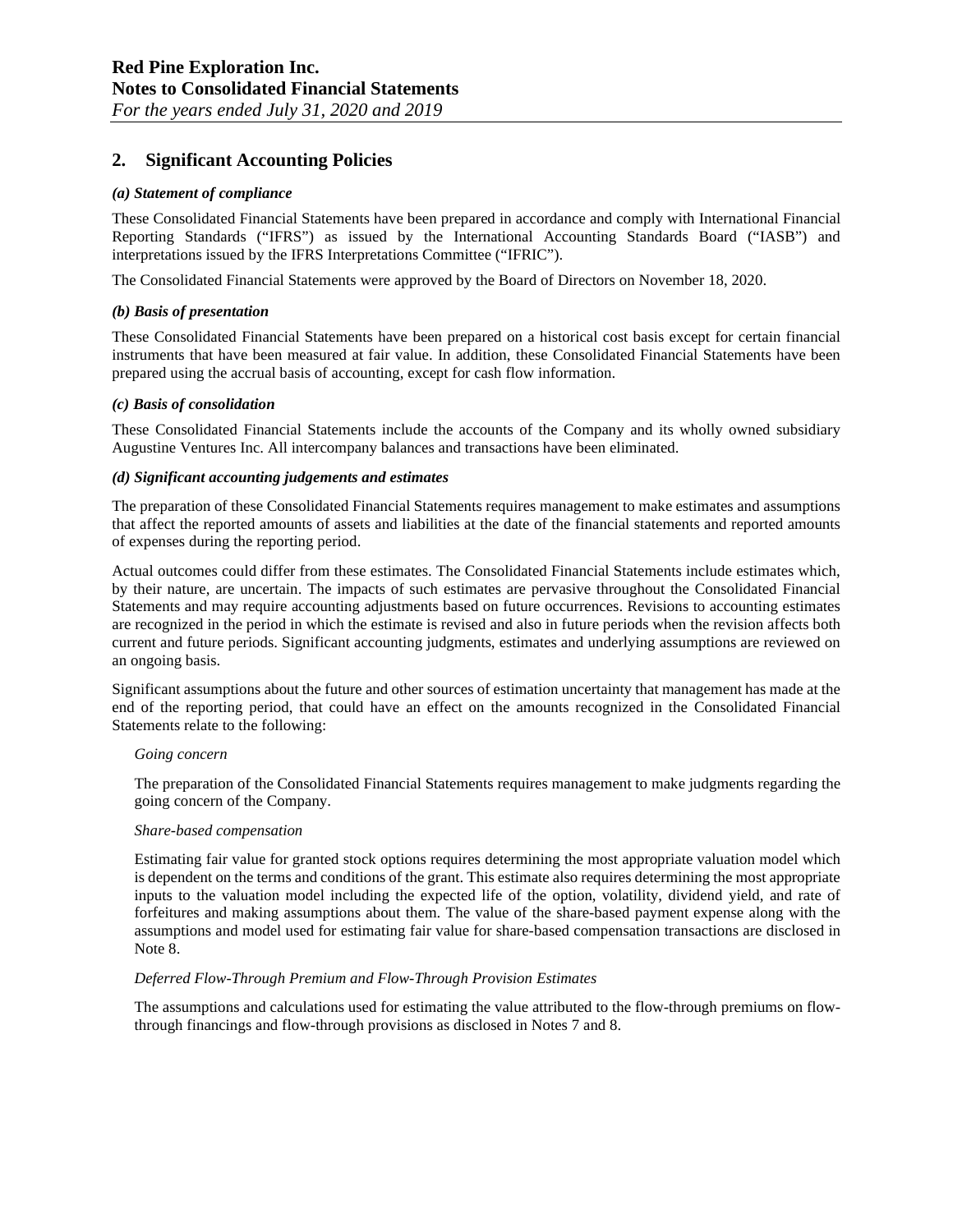### *(d) Significant accounting judgements and estimates (continued)*

### *Deferred taxes*

The estimation of income taxes includes evaluating the recoverability of deferred tax assets based on an assessment of the Company's ability to utilize the underlying future tax deductions against future taxable income prior to expiry of those deductions. Management assesses whether it is probable that some or all of the deferred tax assets will not be realized. The ultimate realization of deferred tax assets is dependent upon the generation of future taxable income, which in turn is dependent upon the successful discovery, extraction, development and commercialization of mineral reserves. To the extent that management's assessment of the Company's ability to utilize future tax deductions changes, the Company would be required to recognize more or fewer deferred tax assets, and deferred tax provisions or recoveries could be affected.

### *(e) Foreign currencies*

The presentation currency of the Company and the functional currency of the Company and its subsidiary is the Canadian dollar.

### *(f) Financial instruments*

IFRS 9 includes finalized guidance on the classification and measurement of financial assets. Under IFRS 9, financial assets are classified and measured either at amortized cost, fair value through other comprehensive income ("FVOCI") or fair value through profit or loss ("FVTPL") based on the business model in which they are held and the characteristics of their contractual cash flows.

All financial assets not classified at amortized cost or FVOCI are measured at FVTPL. On initial recognition, the Company can irrevocably designate a financial asset at FVTPL if doing so eliminates or significantly reduces an accounting mismatch.

A financial asset is measured at amortized cost if it meets both of the following conditions and is not designated as FVTPL:

- It is held within a business model whose objective is to hold the financial asset to collect the contractual cash flows associated with the financial asset instead of selling the financial asset for a profit or loss;
- Its contractual terms give rise to cash flows that are solely payments of principal and interest. All financial instruments are initially recognized at fair value on the statement of financial position.

Subsequent measurement of financial instruments is based on their classification. Financial assets and liabilities classified at FVTPL are measured at fair value with changes in those fair values recognized in the statement of loss and comprehensive loss for the period. Financial assets classified at amortized cost and financial liabilities are measured at amortized cost using the effective interest method.

| <b>Financial assets:</b>                 | <b>IFRS 9 Classification</b> |
|------------------------------------------|------------------------------|
| Cash and cash equivalents                | <b>FVTPL</b>                 |
| Amount receivable, excluding HST         | Amortized cost               |
| Marketable securities                    | <b>FVTPL</b>                 |
| <b>Financial liabilities:</b>            | <b>IFRS 9 Classification</b> |
| Accounts payable and accrued liabilities | Amortized cost               |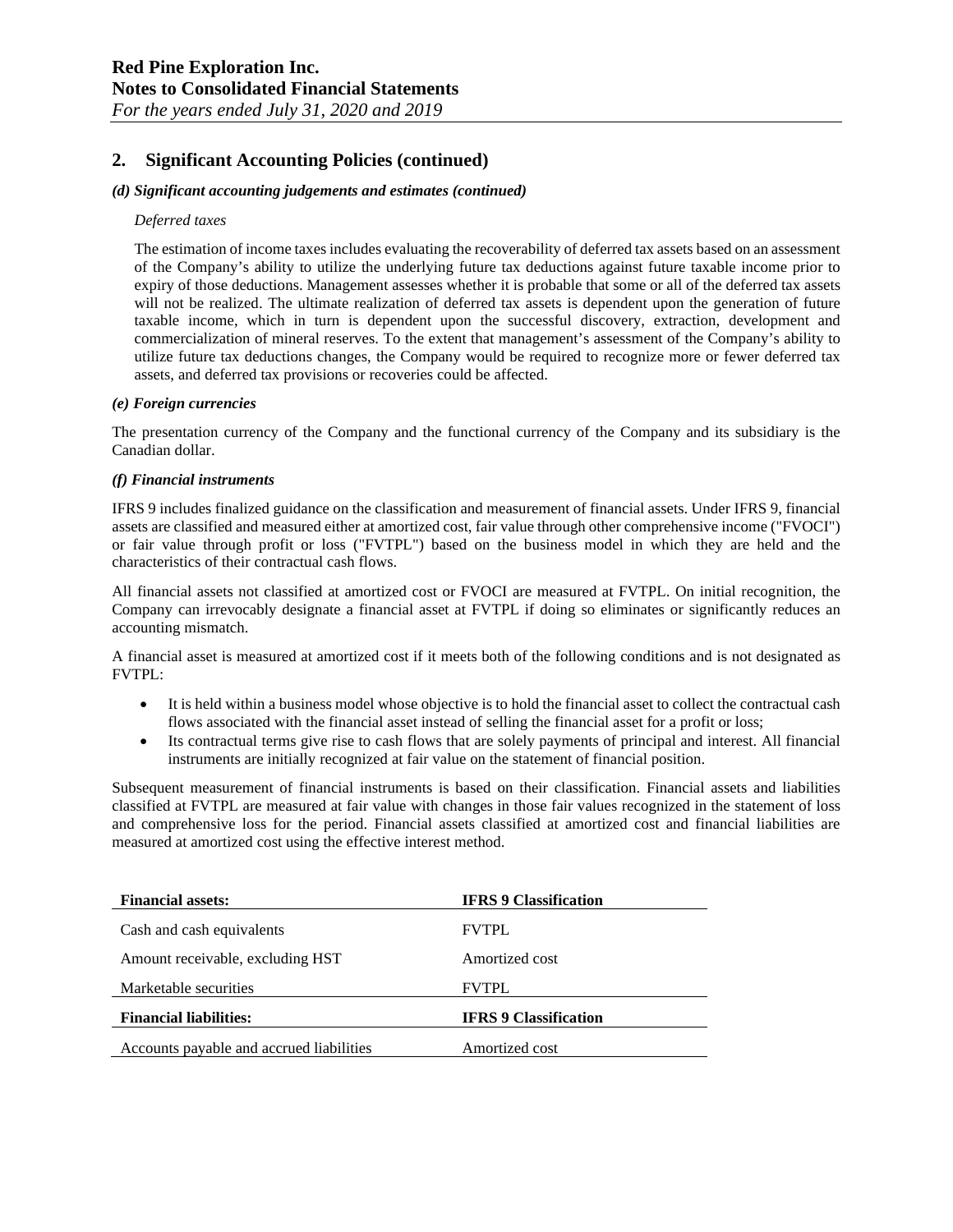# *(f) Financial instruments (continued)*

#### Fair value hierarchy

The Company classifies its financial instruments according to a three-level hierarchy that reflects the significance of the inputs used in making the fair value measurements. The three levels of fair value hierarchy are as follows:

- Level 1 Unadjusted quoted prices in active markets for identical assets or liabilities;
- Level 2 Inputs other than quoted prices that are observable for assets or liabilities, either directly or indirectly; and
- Level 3 Inputs for assets or liabilities that are not based on observable market data.

Cash and cash equivalents, and marketable securities are classified within level 1 of the fair value hierarchy.

#### Impairment

The Company assesses all information available, including on a forward-looking basis the expected credit losses associated with any financial assets carried at amortized cost. The impairment methodology applied depends on whether there has been a significant increase in credit risk. To assess whether there is a significant increase in credit risk, the Company compares the risk of a default occurring on the asset as at the reporting date with the risk of default as at the date of initial recognition based on all information available, and reasonable and supportive forward-looking information.

#### *(g) Mineral properties and exploration expenditures*

The Company expenses all costs relating to the acquisition of, exploration for and development of mineral claims and credits all revenues received against the exploration expenditures. Such costs include, but are not limited to acquisition costs, geological, geophysical studies, exploratory drilling and sampling.

Once a project has been established as commercially viable and technically feasible, related development expenditures are capitalized. This includes costs incurred in preparing the site for mining operations.

Capitalization ceases when the mine is capable of commercial production, with the exception of development costs that give rise to a future benefit.

#### *(h) Income taxes*

Income tax expense consists of current and deferred tax expense. Current and deferred tax are recognized in profit or loss except to the extent they relate to items recognized directly in equity or other comprehensive income.

Current tax is recognized and measured at the amount expected to be recovered from or payable to the taxation authorities based on the income tax rates enacted or substantively enacted at the end of the reporting period and includes any adjustment to taxes payable in respect of previous years.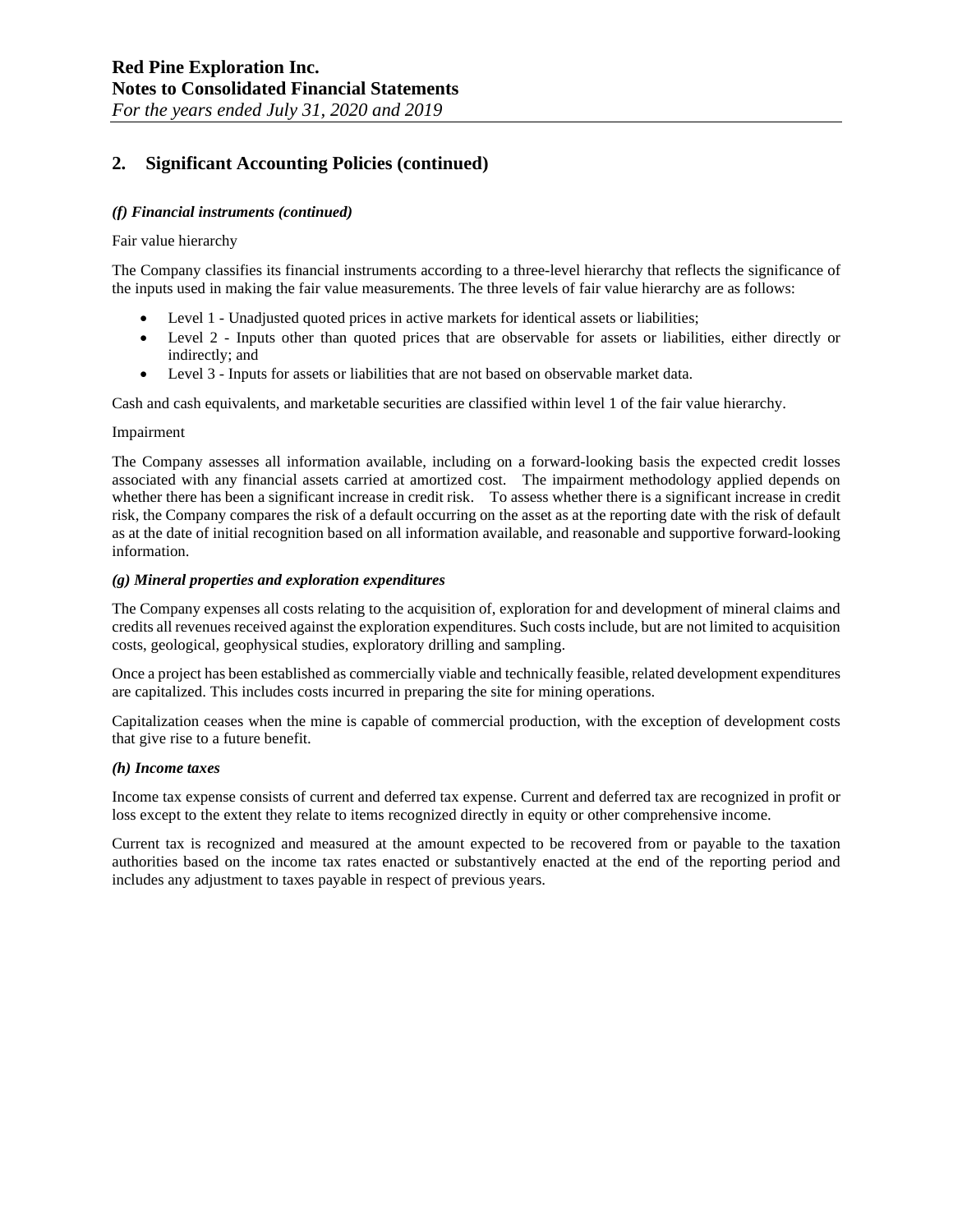# *(h) Income taxes (continued)*

Deferred tax is recognized on any temporary differences between the carrying amounts of assets and liabilities in the Consolidated Financial Statements and the corresponding tax bases used in the computation of taxable earnings. Deferred tax assets and liabilities are measured at the tax rates that are expected to apply in the period when the asset is realized, and the liability is settled. The effect of a change in the enacted or substantively enacted tax rates is recognized in net earnings and comprehensive loss depending on the item to which the adjustment relates.

Deferred tax assets are recognized to the extent future recovery is probable. At each reporting period end, deferred tax assets are reduced to the extent that it is no longer probable that sufficient taxable earnings will be available to allow all or part of the asset to be recovered.

### *(i) Share-based payment transactions*

The stock option plan allows the Company's employees and consultants to acquire shares of the Company. The fair value of options granted is recognized as a share-based payment expense with a corresponding increase in equity. An individual is classified as an employee when the individual is an employee for legal or tax purposes (direct employee) or provides services similar to those performed by a direct employee.

The fair value is measured at the grant date and each tranche is recognized on a graded-vesting basis over the period during which the options vest. The fair value of the options granted is measured using the Black-Scholes option pricing model taking into account the terms and conditions upon which the options were granted. At each period end, the amount recognized as an expense is adjusted to reflect the actual number of share options that are expected to vest.

In situations where equity instruments are granted to non-employees and same or all goods and services received by the entity as consideration cannot be specifically identified, they are measured at fair value of the share-based payments. Otherwise, share-based payments are measured at the fair value of goods or services received.

The Company transfers to share capital the value of expired, forfeited or canceled warrants.

# *(j) Asset retirement obligation*

IAS 37 - Provisions, Contingent Liabilities and Contingent Assets, provides guidance relating to asset retirement obligations. An obligation to incur restoration, rehabilitation and environmental costs arises when environmental disturbance is caused by the exploration, development or ongoing production of a mineral property interest. Such costs arising for the decommissioning of plant and other site preparation work, discounted to their net present value, are provided for and charged to expenses as an exploration cost, as soon as the obligation to incur such costs arises. Discount rates using a pretax rate that reflect the time value of money are used to calculate the net present value. The related liability is adjusted each period for the unwinding of the discount rate and for changes to the current marketbased discount rate, amount or timing of the underlying cash flows needed to settle the obligation.

As at July 31, 2020 and 2019, the Company had no asset retirement obligations.

# *(k) Loss per share*

The Company presents the basic and diluted loss per share data for its common shares, calculated by dividing the loss attributable to common shareholders of the Company by the weighted average number of common shares outstanding during the period. Diluted loss per share is determined by adjusting the loss attributable to common shareholders and the weighted average number of common shares outstanding for the effects of all dilutive potential common shares As at July 31, 2020 and 2019 all outstanding instruments would be anti-dilutive.

# *(l) Marketable securities*

Marketable securities consist of equity securities over which the Company does not have control or significant influence.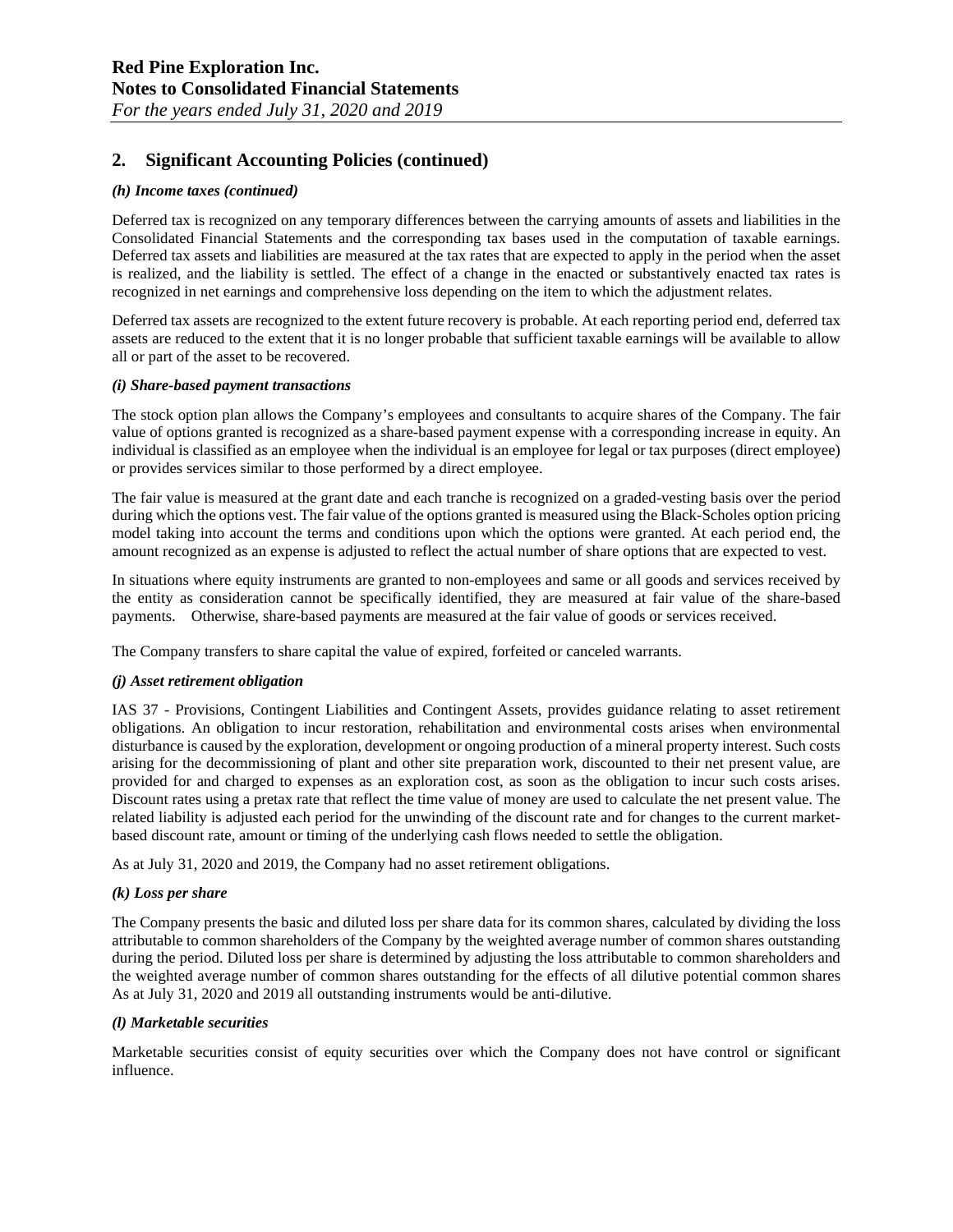# *(m) Equipment*

Equipment is stated at cost less accumulated depreciation and any impairment losses. Depreciation is charged so as to write off the cost of assets over their estimated useful live, using the straight-line method after taking into account their estimated residual values. Depreciation beings when the equipment becomes available for use. Depreciation is charged to the Consolidated Statements of Loss and Comprehensive Loss.

The estimated useful lives, residual values and depreciation method are reviewed at each reporting period, with the effect of any changes in estimated accounted for on a prospective basis. The estimated useful lives of equipment are estimated as follows:

- The Company owns all-terrain vehicles and other exploration equipment, which are depreciated on a straightline basis over an estimated useful life of three (3) years.
- The Company owns office furniture and equipment, which are depreciated on a straight-line basis over an estimated useful life of seven (7) years.

The carrying values of equipment are reviewed for impairment when events or changes in circumstances indicate that the carrying values may not be recoverable.

Gains and losses on disposals are determined by comparing net proceeds with carrying amounts and are included in the Consolidated Statements of Loss and Comprehensive Loss.

### *(n) Leasehold Improvements*

Leasehold improvements are stated at cost less accumulated depreciation. Depreciation is charged so as to write off the cost of the leasehold improvements over their estimated useful live, using the straight-line method. Depreciation beings when the leasehold improvements are completed. Depreciation is charged to the Consolidated Statements of Loss and Comprehensive Loss.

The estimated useful lives and depreciation method are reviewed at each reporting period, with the effect of any changes in estimated accounted for on a prospective basis. The estimated useful lives of leasehold improvements are estimated as follows:

• The Company completed leasehold improvements at its new principal office space, which is depreciated on a straight-line basis over the term of the lease of seven (7) years.

The carrying values of leasehold improvements are reviewed for impairment when events or changes in circumstances indicate that the carrying values may not be recoverable.

# *(o) Software Licenses*

Software licenses exceeding one year are stated at cost less accumulated amortization. Amortization is charged so as to write off the cost of the software licenses over their estimated useful live, using the straight line method. Amortization beings when the software licenses are acquired. Amortization is charged to the Consolidated Statements of Loss and Comprehensive Loss.

The estimated useful lives and amortization method are reviewed at each reporting period, with the effect of any changes in estimated accounted for on a prospective basis. The estimated useful lives of software licenses are estimated as follows:

 The Company has acquired perpetual software licenses for exploration software packages that are amortized on a straight-line basis over an estimated useful life of five (5) years and the amortization is reported in Exploration Expenditures on the Consolidated Statements of Loss and Comprehensive Loss.

The carrying values of software licenses are reviewed for impairment when events or changes in circumstances indicate that the carrying values may not be recoverable.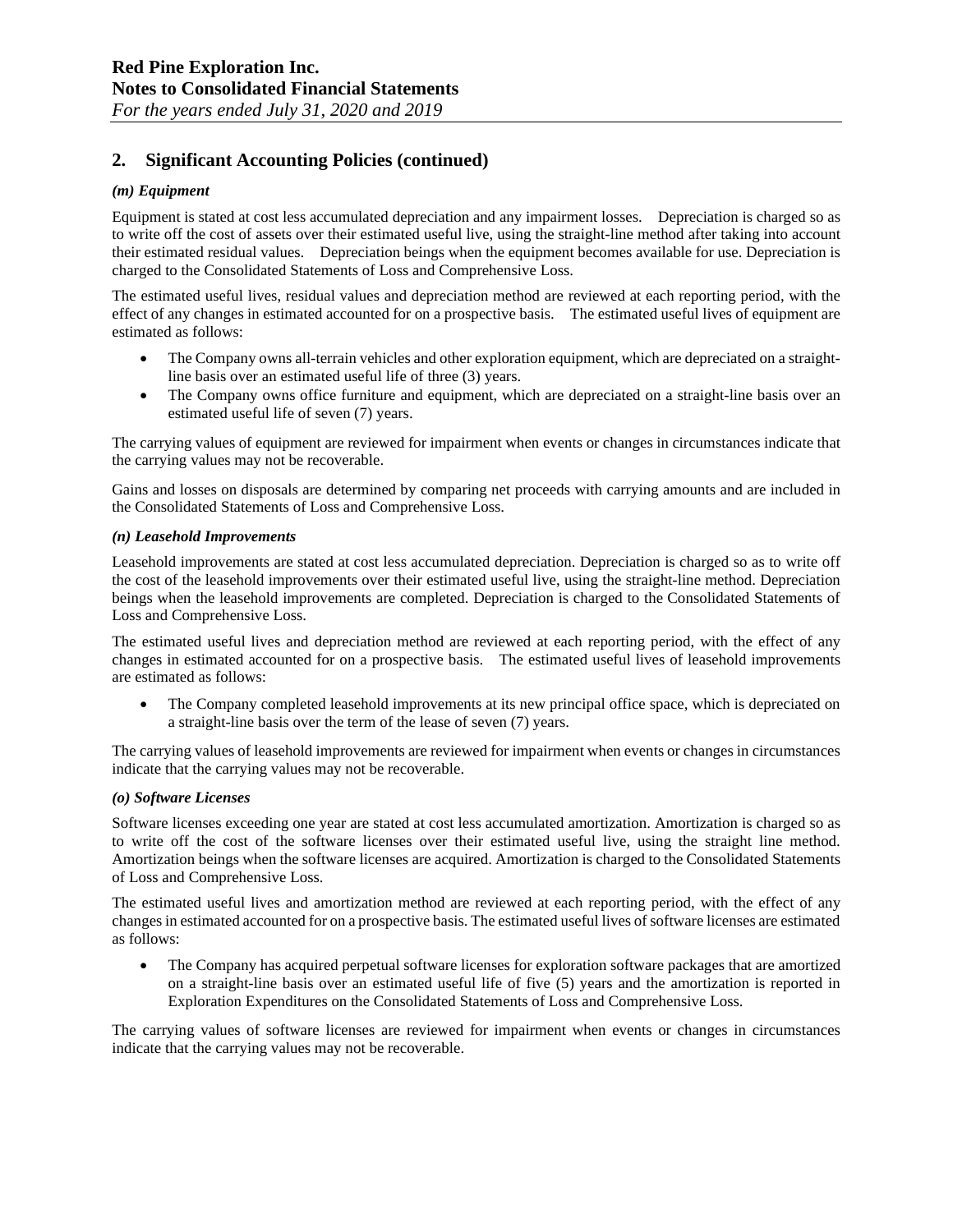# *(p) Flow-through shares*

The Company will from time to time, issue flow-through common shares to finance a significant portion of its exploration program. Pursuant to the terms of the flow-through share agreements, these shares transfer the tax deductibility of qualifying resource expenditures to investors. On issuance, the Company bifurcates the flow-through share into i) a flow-through share premium, equal to the estimated premium, if any, investors pay for the flow-through feature, which is recognized as a liability, and ii) share capital. Upon expenditures being incurred, the Company derecognizes the liability and recognizes income for the amount of tax reduction renounced to the shareholders. The premium is deferred and recognized as other income as the expenditure incurs, and the related deferred tax is recognized as a tax provision.

Proceeds received from the issuance of flow-through shares are restricted to be used only for Canadian resource property exploration expenditures. The Company may also be subject to a Part XII.6 tax on flow-through proceeds renounced under the Look-back Rule, in accordance with Government of Canada flow-through regulations. When applicable, this tax is accrued as a financial expense until paid.

statements.

# **New Accounting Pronouncement - IFRS 16 (leases)**

On August 1, 2019, the Company adopted IFRS 16 – Leases ("IFRS 16") which replaced IAS 17 – Leases and IFRIC 4 – Determining Whether an Arrangement Contains a Lease. IFRS 16 sets out the principles for the recognition, measurement, presentation and disclosure of leases. The standard is effective for annual periods beginning on or after January 1, 2019. IFRS 16 eliminates the classification of leases as either operating leases or finance leases for a lessee. Instead, all leases are treated in a similar way to finance leases applied in IAS 17. IFRS 16 does not require a lessee to recognize assets and liabilities for short-term leases (i.e. leases of 12 months or less), leases with certain variable lease payments and leases of low-value assets.

The Company applied IFRS 16 using the modified retrospective method. Under this method, financial information will not be restated and will continue to be reported under the accounting standards in effect for those periods. The Company will recognize lease liabilities related to its lease commitments for its office leases. The lease liabilities will be measured at the present value of the remaining lease payments, discounted using the Company's estimated incremental borrowing rate as at August 1, 2019, the date of initial application, resulting in no adjustment to the opening balance of accumulated deficit. The associated right-of-use assets will be measured at the lease liabilities amount plus rent deposits. The Company also used the practical expedient to not recognize right-of-use assets and lease liabilities for leases that have a remaining term of twelve months or less at the date of adoption, as well as leases of low value.

The following is the accounting policy for leases as of August 1, 2019 upon adoption of IFRS 16: *Lease liability, right of use assets* 

At inception of a contract, the Company assesses whether a contract is, or contains, a lease. A contract is, or contains, a lease if the contract conveys the right to control the use of an identified asset for a period of time in exchange for consideration. The Company assesses whether the contract involves the use of an identified asset, whether the right to obtain substantially all of the economic benefits from use of the asset during the term of the arrangement exists, and if the Company has the right to direct the use of the asset. At inception or on reassessment of a contract that contains a lease component, the Company allocates the consideration in the contract to each lease component on the basis of their relative standalone prices.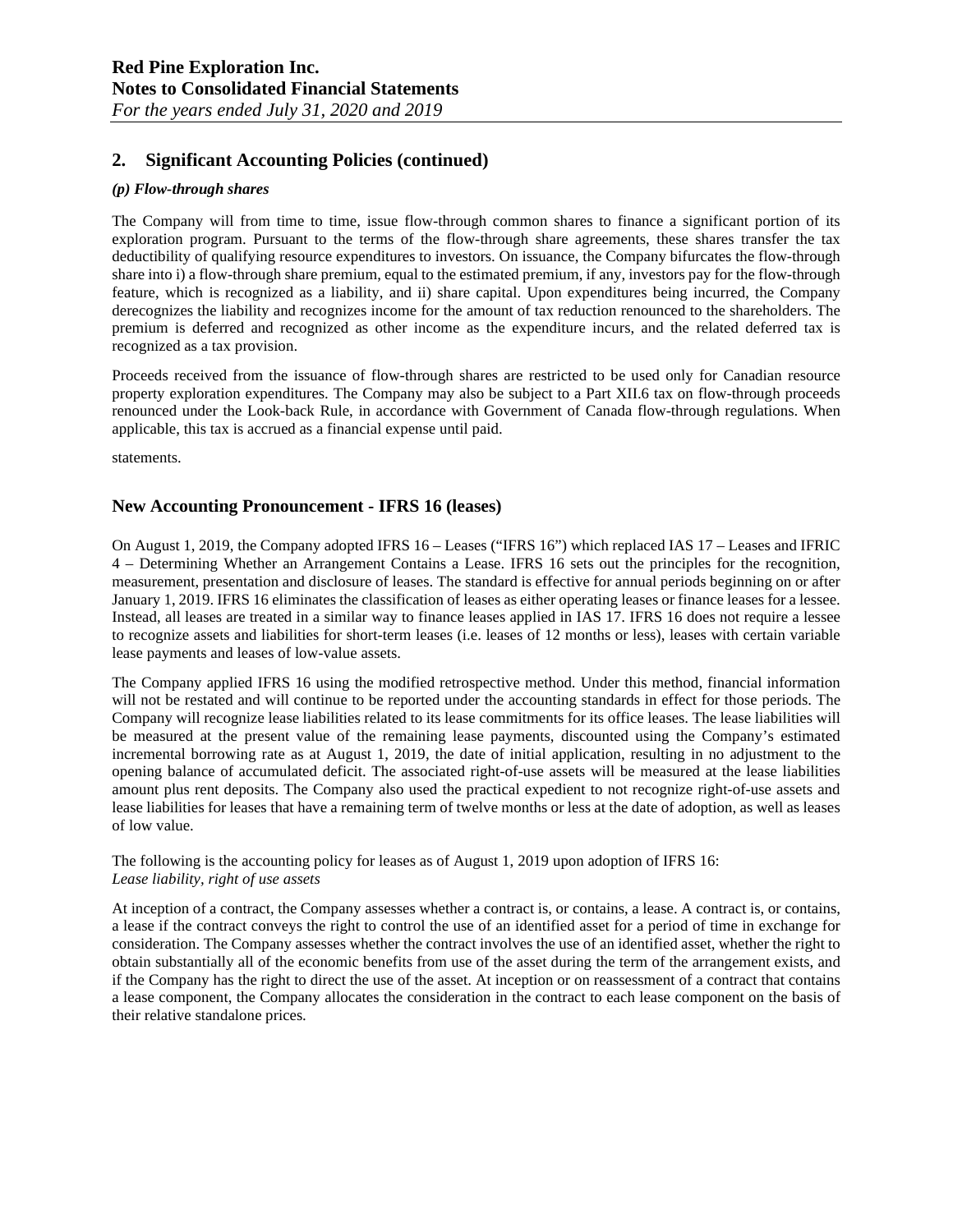As a lessee, the Company recognizes a right-of-use asset and a lease liability at the commencement date of a lease. The right-of-use asset is initially measured at cost, which is comprised of the initial amount of the lease liability adjusted for any lease payments made at or before the commencement date, plus any decommissioning and restoration costs, less any lease incentives received.

The right-of-use asset is subsequently depreciated from the commencement date to the earlier of the end of the lease term, or the end of the useful life of the asset. In addition, the right-of-use asset may be reduced due to impairment losses, if any, and adjusted for certain remeasurements of the lease liability.

A lease liability is initially measured at the present value of the lease payments that are not paid at the commencement date, discounted by the interest rate implicit in the lease, or if that rate cannot be readily determined, the incremental borrowing rate. Lease payments included in the measurement of the lease liability are comprised of:

- fixed payments, including in-substance fixed payments, less any lease incentives receivable;
- variable lease payments that depend on an index or a rate, initially measured using the index or rate as at the commencement date;
- amounts expected to be payable under a residual value guarantee;
- exercise prices of purchase options if the Company is reasonably certain to exercise that option; and
- payments of penalties for terminating the lease, if the lease term reflects the lessee exercising an option to terminate the lease.

The lease liability is measured at amortized cost using the effective interest method. It is remeasured when there is a change in future lease payments arising from a change in an index or rate, or if there is a change in the estimate or assessment of the expected amount payable under a residual value guarantee, purchase, extension or termination option. Variable lease payments not included in the initial measurement of the lease liability are charged directly to profit or loss.

The Company has recognize right-of-use assets and lease liabilities. The lease payments associated with these leases are charged directly to profit or loss on a straight-line basis over the lease term. The Company is using an incremental borrowing rate of 7.5% and is depreciating the right-of-use asset on a straight-line basis over 4.5 years (Note 4).

| Operating lease commitment as at July 31, 2019 as disclosed in the | 471.029   |
|--------------------------------------------------------------------|-----------|
| consolidated financial statements                                  |           |
| Discounted using the incremental borrowing rate at August 1, 2019  | (60, 227) |
| Short term leases                                                  | (27,529)  |
| Lease liability recognized at August 1, 2019                       | 383.273   |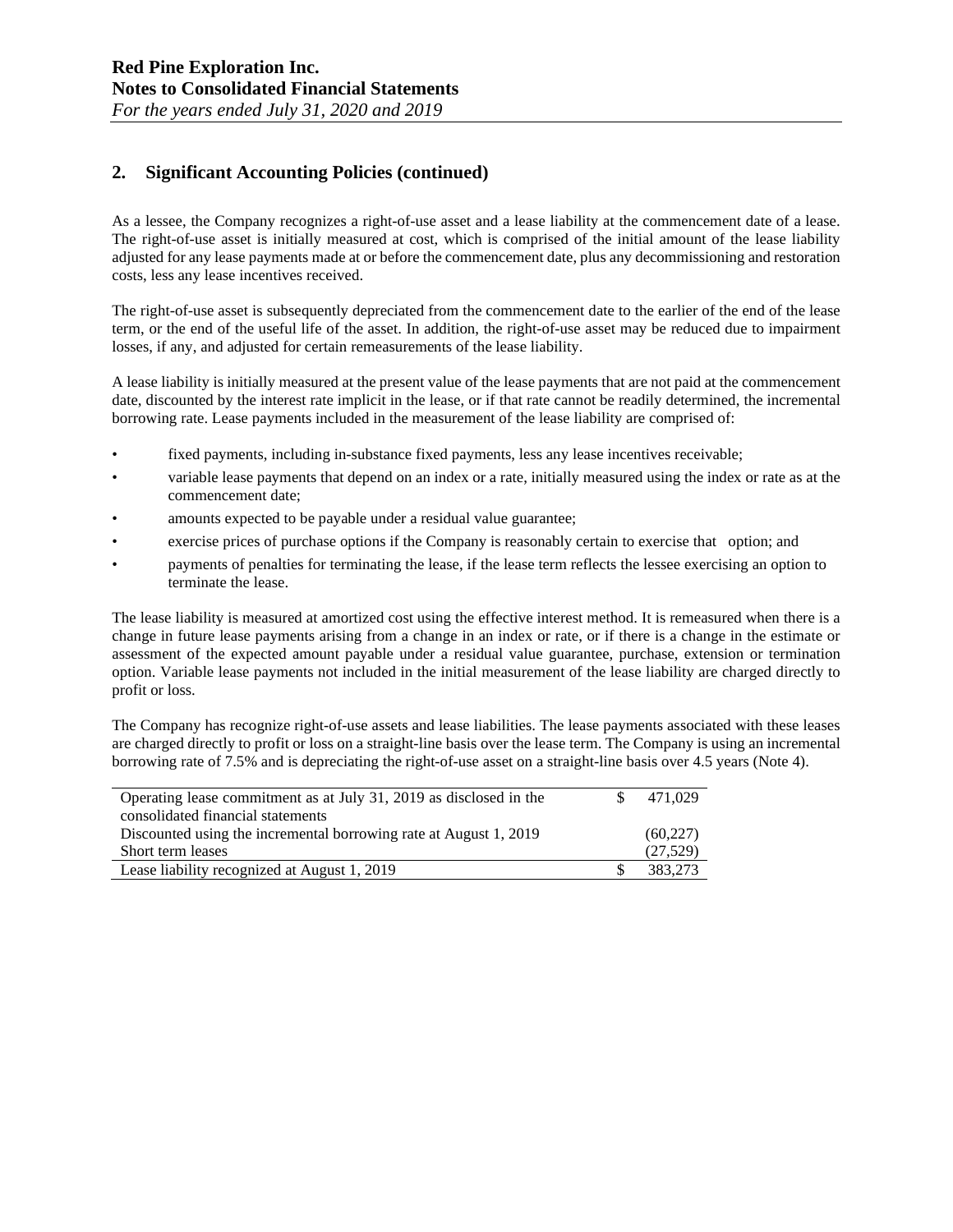# **3. Equipment, Software and Leasehold Improvements**

The following table sets out the changes to the carrying value of vehicles, exploration and office equipment:

|                              | Vehicle                  | <b>Exploration</b> | <b>Office</b> | All       |
|------------------------------|--------------------------|--------------------|---------------|-----------|
|                              | Equipment                | Equipment          | Equipment     | Equipment |
| <b>Balance July 31, 2018</b> | 67,743                   | 65,727             | 16,490        | 149.960   |
| Acquisitons                  | $\overline{\phantom{0}}$ | -                  |               |           |
| Depreciation                 | (41, 014)                | (45, 135)          | (2,979)       | (89, 128) |
| <b>Balance July 31, 2019</b> | 26,729                   | 20,592             | 13,511        | 60,832    |
| Acquistion                   | ۰                        | -                  |               |           |
| Depreciation                 | (26, 729)                | (20, 592)          | (13,511)      | (60, 832) |
| <b>Balance July 31, 2020</b> | ٠                        | ۰                  | ۰             | ٠         |

During the year ended July 31, 2020, the Company recognized depreciation of \$60,832 (July 31, 2019 - \$89,128), of which \$47,321 (July 31, 2019 - \$8,100) has been recorded in exploration expenditures on the Consolidated Statement of Loss and Comprehensive Loss.

The following table sets out the changes to the carrying value of software licenses and leasehold improvements:

|                              | <b>Software</b> |         | Leasehold           |
|------------------------------|-----------------|---------|---------------------|
|                              | <b>Licenses</b> |         | <b>Improvements</b> |
| <b>Balance July 31, 2018</b> |                 | 26,304  | 105,474             |
| Amortization                 |                 | (8,100) | (19, 177)           |
| <b>Balance July 31, 2019</b> |                 | 18,204  | 86,297              |
| Additions                    |                 | ۰       | ۰                   |
| Amortization                 |                 |         | (57,528)            |
| <b>Balance July 31, 2020</b> |                 | 18,204  | 28,769              |

# **4. Right of Use Asset and Lease Liability**

The following table sets out the changes to the carrying value of right of use asset and lease liability:

|                           | <b>Year ended</b>           | Year ended |
|---------------------------|-----------------------------|------------|
|                           | July 31, 2020 July 31, 2019 |            |
|                           | \$                          |            |
| <b>Right of use asset</b> |                             |            |
| Balance, opening          | 424,853                     |            |
| Amortization              | (96, 193)                   |            |
| <b>Balance, closing</b>   | 328,660                     |            |
|                           |                             |            |
| Lease liability           |                             |            |
| Balance, opening          | 383,273                     |            |
| Lease accretion           | 25,069                      |            |
| Lease payments            | (107, 814)                  |            |
| <b>Balance, closing</b>   | 300,528                     |            |
| Current portion           | 91,682                      |            |
| Long-term portion         | 208,846                     |            |

On December 12, 2016, the Company signed an office space lease agreement for office space located at 145 Wellington Street West for seven (7) years from January 1, 2017 to December 31, 2023. The Company has a prepaid rent deposit totaling \$41,579, which is included in the right of use asset and amortized over the term of the lease.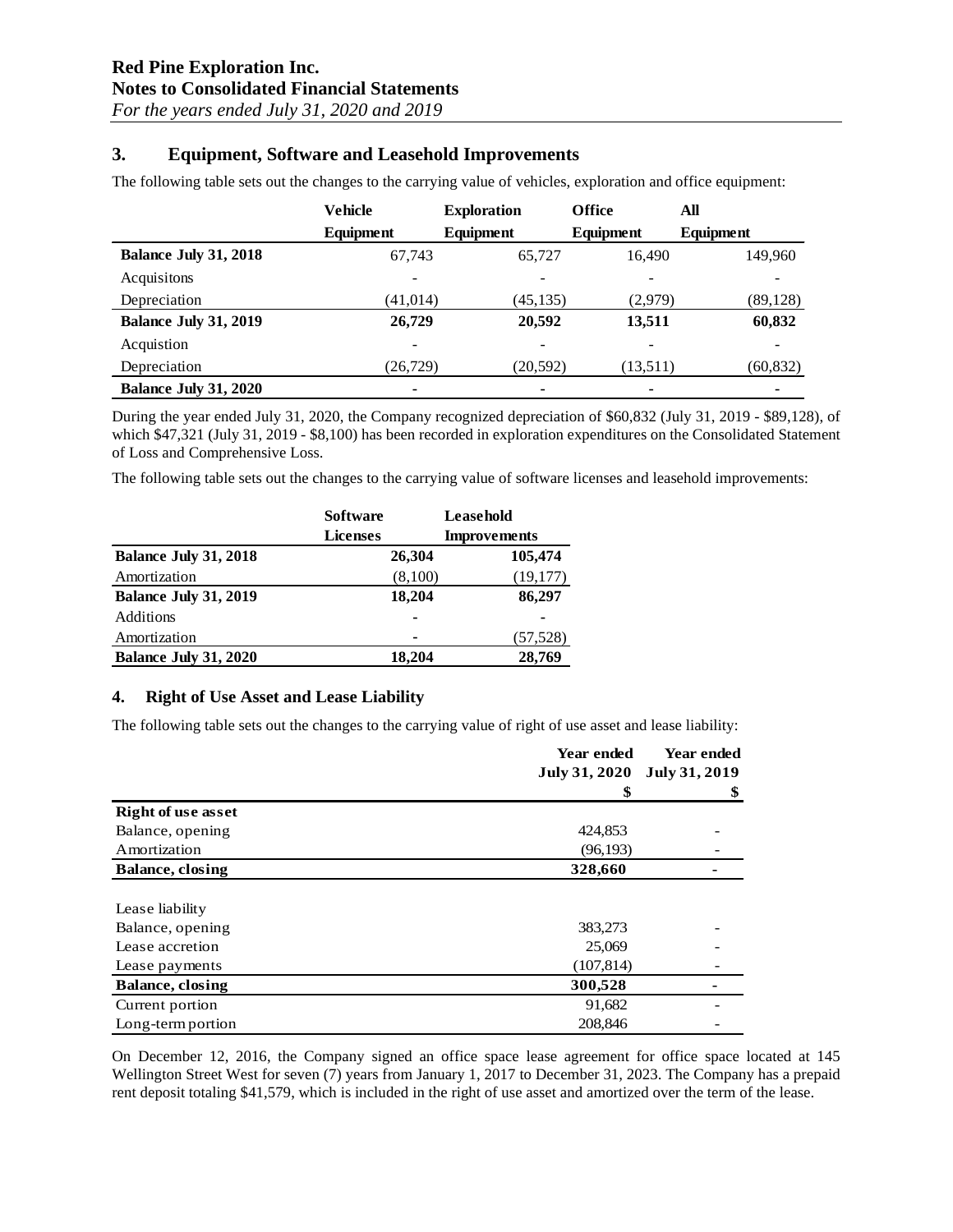# **5. Mineral Properties**

The Company has ownership interests in the several exploration projects. The Wawa Gold Project is the primary focus of exploration.

The following table summarizes the cumulative exploration and evaluation expenditures the Company has incurred on its mineral properties. The Wawa Gold property expenditures includes all amounts incurred by the joint-venture prior to any prorated recovery from the joint-venture partners.

|                                  |                           | <b>Cayenne</b>  | <b>Other</b>      |                         |
|----------------------------------|---------------------------|-----------------|-------------------|-------------------------|
|                                  | <b>Wawa Gold Property</b> | <b>Property</b> | <b>Properties</b> | <b>Total Properties</b> |
|                                  |                           |                 |                   |                         |
| Balance July 31, 2018            | 35,558,433                | 6,137,686       | 8,482,174         | 50,178,293              |
| Property Acquisition Costs       | 298,228                   |                 |                   | 298,228                 |
| <b>Exploration Expenditures</b>  | 4,544,325                 | -               |                   | 4,544,325               |
| Balance July 31, 2019            | 40,400,986                | 6,137,686       | 8.482.174         | 55,020,846              |
| <b>Property Acquisiton Costs</b> | 223,947                   | -               |                   | 223.947                 |
| <b>Exploration Expenditures</b>  | 2,838,853                 |                 |                   | 2,838,853               |
| <b>Balance – July 31, 2020</b>   | 43.463.786                | 6,137,686       | 8.482.174         | 58,083,646              |

During the year ended July 31, 2020:

- a) The Company incurred total exploration and evaluation expenditures of \$2,838,853 on the Wawa Gold property for the year ended July 31, 2020 (July 31, 2019: \$4,544,325).
- b) During the year ended July 31, 2020, the Company's joint venture partner on the Wawa Gold Project, Citibar L.P. ("Citibar") did not participate in its share of contributions, contributing \$nil (July 31, 2019 - \$1,131,634). Citabar's participating interest in the project will be decreased proportionately based on a predetermined formula for its non-participation in its share of contributions down to a minimum of 25% at which point further provisions are triggered to account for their non-contribution. Their interest will be diluted further from the current 34.5% ownership interest as at July 31, 2020.
- c) The Company recorded an expected credit loss against the receivable from Citabar for the full carrying amount of the receivable of \$630,981 for the year ended July 31, 2019. The write off was recorded net of recovery of exploration expenditures on the Consolidated Statements of Loss and Comprehensive Loss. The Company did not recover any exploration expenditures during the year ended July 31, 2020.

# **Wawa Gold Project**

As at July 31, 2020, the Wawa Gold property consisted of 34 unpatented and mining claims and 164 patented and leased mining claims totaling 5,582 contiguous hectares and hosts several past producing mines. The project area is located approximately 2 kilometres east of the Town of Wawa in northern Ontario.

On August 7, 2015, the Company met the conditions to earn its initial 30% interest in the underlying joint venture (the "Wawa Gold JV"), which was owned 30% by Augustine and 40% by Citabar, whereby the Company became the operating manager of the JV. In the fall of 2015, all 34 unpatented mining claims were transferred to a 30/30/40 shared holding to reflect the satisfied earn in agreement. As operating manager:

- a) The Company is entitled to receive project management fees from the JV partners.
- b) The Company shall be reimbursed periodically by the JV partners on a pro rata basis for all exploration expenditures incurred for the benefit of the joint-venture, which are recognized as a reduction of exploration expenditures when invoiced to the JV partners.

On February 3, 2017, the Company completed a plan of arrangement whereby Augustine became a wholly-owned subsidiary resulting in an increase in the ownership to 60% of the Wawa Gold Property.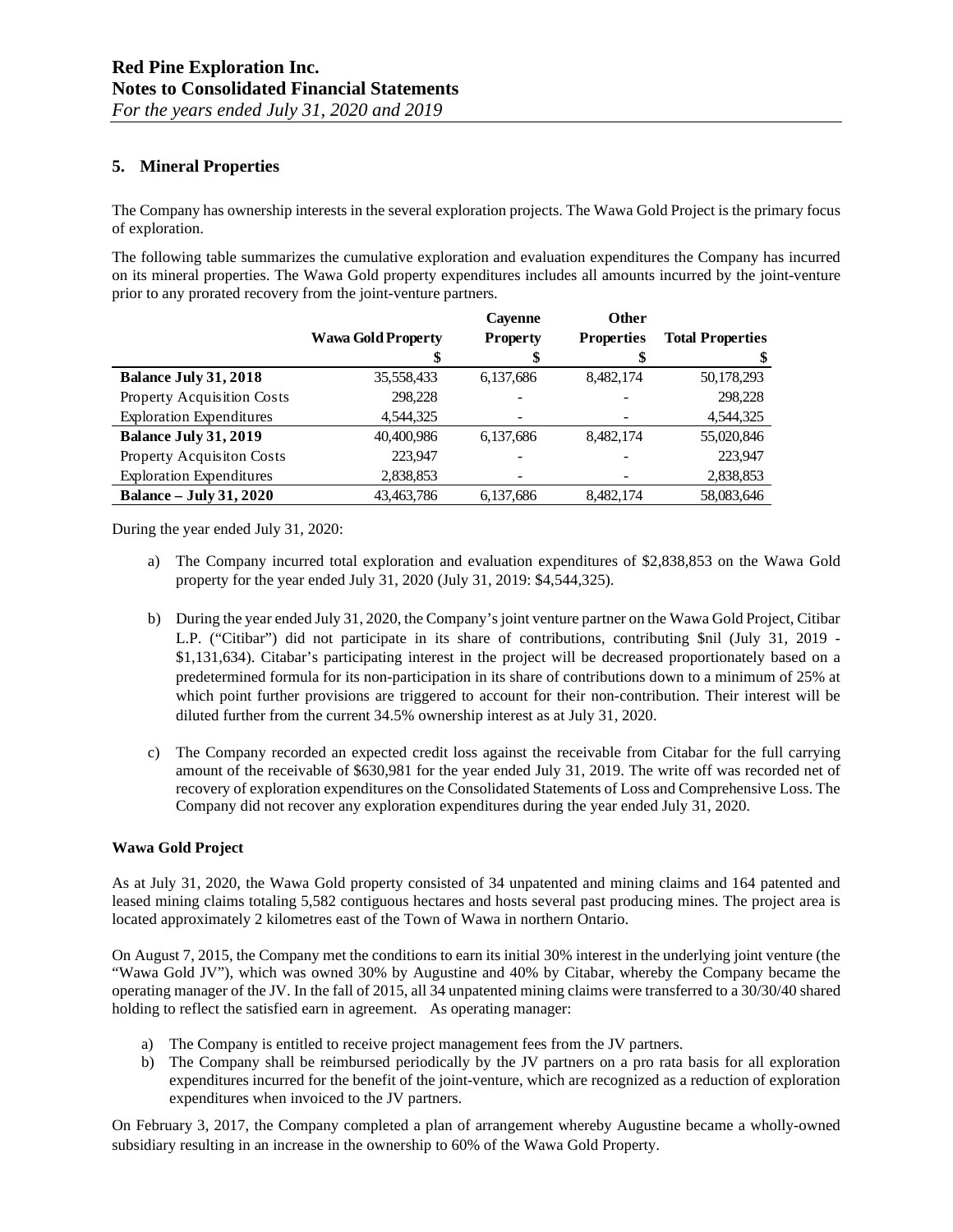# **5**. **Mineral Properties (continued)**

### **Cayenne Property**

The Cayenne property consisted of 2 unpatented claims (2 claim units) and 1 lease (62.67 ha) in Genoa Township located approximately 110 kilometers southwest of Timmins, Ontario. The Company owns 100% of the property.

### **Algoma-Talisman Property**

The Company has a 100% interest in an Ministry of Natural Resources Ontario patented land package covering approximately 65 square kilometers of fee simple patented mineral rights in Coppell and Newton Townships of the Porcupine Mining Division of Northern Ontario located approximately 110 km southwest of Timmins, Ontario.

### **Mortimer Property**

The Company has a 100% interest in a block of 12 contiguous unpatented mining claims covering approximately 2.3 square kilometers in the Dore Township approximately 110 km southwest of Timmins, Ontario. The previous owners retain NSRs ranging between 0.2% and 2% on certain claims and the Company has the option to purchase a portion of these NSRs for various cash payments as specified in the original purchase agreements.

### **Mount Logano Property**

The Company held a 100% interest in 1 unpatented mining claim (3 claim units) located approximately 11 km east of the Dome mine in Timmins, Ontario. The claim is subject to a 3% NSR for gold and a 2% NSR for other minerals mined in the Mt. Logano Property. The Company has the right at any time to buy back 50% of the NSR (or 1.50% NSR for gold and 1.00% NSR for all other minerals) for the sum of \$3,000,000.

#### **Moffatt Property**

The Company has a 100% interest in 4 unpatented mining claims covering 704 hectares located approximately 10 km northwest of Atikokan, Ontario.

#### **Net Smelter Royalties**

The Company retains a 1.5% Net Smelter Return ("NSR") on approximately 75 square kilometers of claims 20 km east of Goldcorp's Borden Gold project near Chapleau, Ontario. The underlying property package was sold to Probe Mines Ltd. in November 2012.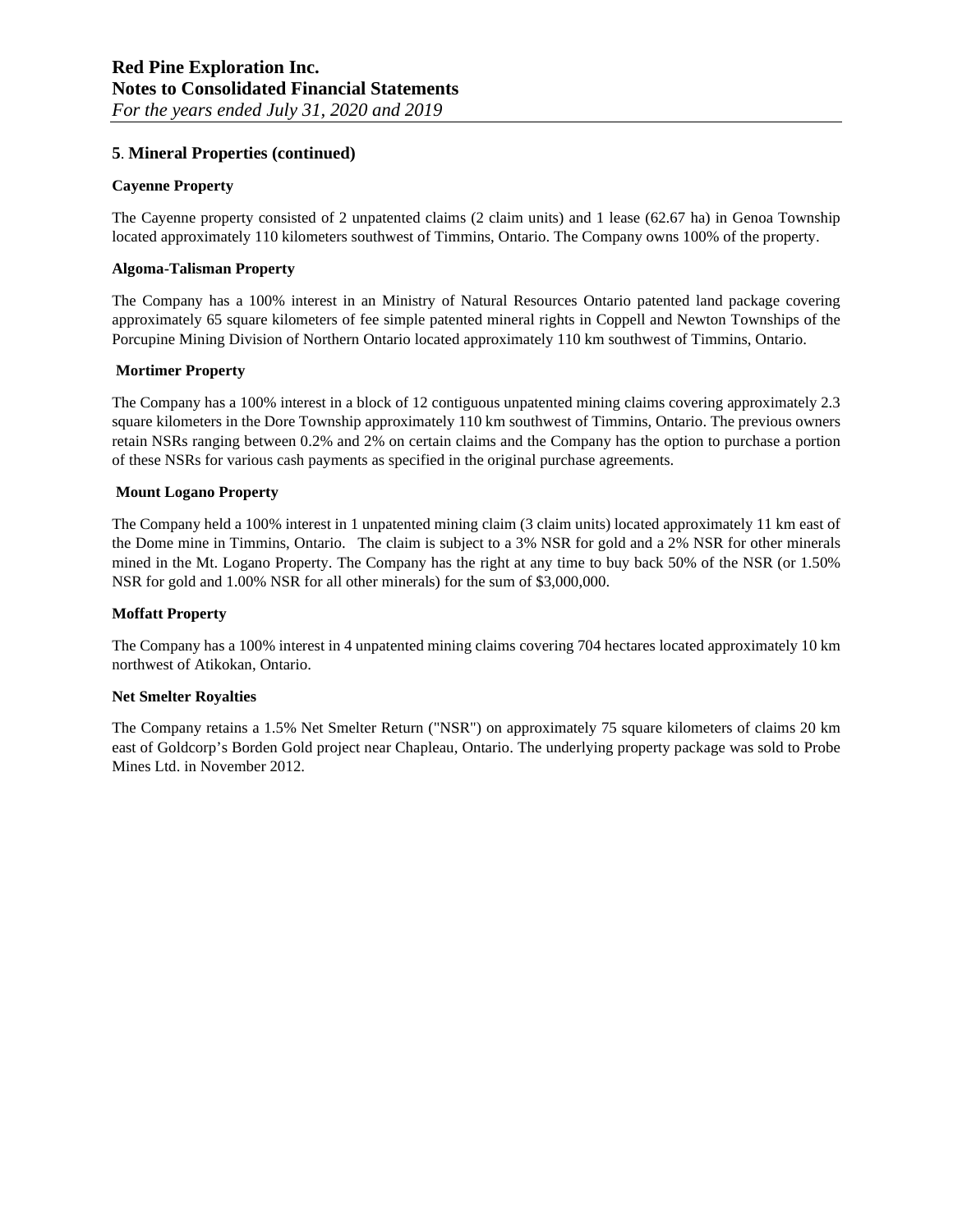# **6. Related Party Transactions and Balances**

Related parties as defined by IAS 24 *Related Party Disclosures* include the members of the Board of Directors, key management personnel and any companies controlled by these individuals. Key management personnel include those persons having authority and responsibility for planning, directing and controlling activities of the Company. Key management personnel for the Company consist of the CEO and CFO.

|                           | Years ended July 31, |         |  |
|---------------------------|----------------------|---------|--|
|                           | 2020                 | 2019    |  |
| Short term benefits $(1)$ | 372,797              | 293,875 |  |
| Share based payments (2)  |                      | 236,554 |  |
|                           | 372,797              | 530,429 |  |

(1) Includes salary and professional fees.

(2) Represents the expense of stock options vested during the year

As of July 31, 2020, the following related party balances were outstanding:

Included in amounts receivable is an amount of \$100,447 (July 31, 2019, amount receivable: \$716,645) related to exploration, rent and general & administrative charges from companies under common management. The Companies share the services of certain senior officers along with other administrative services including office rental.

Insiders of the Company acquired a total of 5,546,427 units in the financing that closed December 31, 2019 (note 8).

# **7. Provision for Flow-Through Shares**

During the year ended July 31, 2015, the Company recorded a contingent provision of \$200,000 to recognize the obligation to flow-through subscribers of the 2011 series, which was calculated using a 35% combined rate applied against the estimated CEE shortfall.

Based on the results of a CRA audit completed in March 2016 of qualified CEEs incurred during the years ended December 31, 2011 and 2012, it was determined there was a shortfall of \$227,592 and \$526,743 for the 2011 and 2012 F/T series, respectively. As a result, the total provisions for the obligations to flow-through subscribers were increased by \$64,000 during the year ended July 31, 2016.

The following table sets out the changes to the provision for the obligation to flow-through subscribers:

| <b>Financing Series</b>                | 2010 F/T Series<br>with CEE<br><b>Commitments to the</b><br><b>Calendar Year</b><br>Ending<br><b>December 31, 2011</b><br>\$ | 2011 F/T Series<br>with CEE<br><b>Commitments to the</b><br><b>Calendar Year</b><br>Ending<br><b>December 31, 2012</b><br>\$ | <b>Total</b><br><b>Provision</b> |
|----------------------------------------|------------------------------------------------------------------------------------------------------------------------------|------------------------------------------------------------------------------------------------------------------------------|----------------------------------|
| <b>Balance – July 31, 2017</b>         | 79,500                                                                                                                       | 184.500                                                                                                                      | 264,000                          |
| <b>Settlements</b>                     | (37,071)                                                                                                                     | (116, 053)                                                                                                                   | (153, 124)                       |
| Balance - July 31, 2018, 2019 and 2020 |                                                                                                                              |                                                                                                                              |                                  |
|                                        | 42,429                                                                                                                       | 68,447                                                                                                                       | 110,876                          |

During the year-ended July 31, 2020, \$nil settlements occurred (July 31, 2019 - \$nil).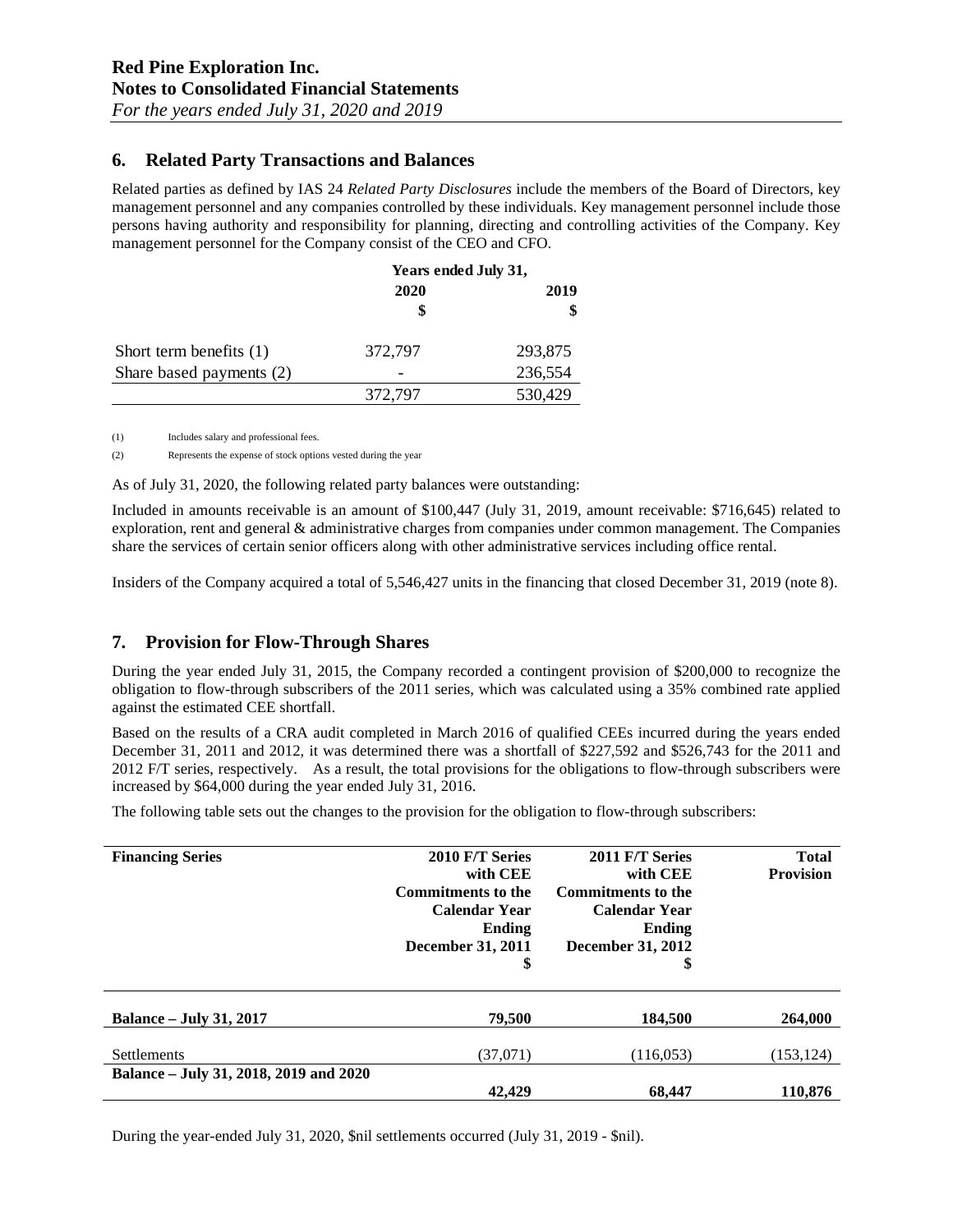# **8. Share Capital**

### *a) Common Shares*

The authorized share capital consists of an unlimited number of common shares. The common shares have no par value. As at July 31, 2020, the Company had 477,222,387 issued and outstanding common shares (July 31, 2019: 369,230,322). All issued and outstanding common shares are fully paid.

On December 31, 2019 the Company sold an aggregate of (i) 25,892,850 units (the "FT Units") comprised of one "flow-through" common share (a "FT Share") of the Company and one-half of one non-flow-through common share purchase warrant (each whole warrant, a "Warrant") at a price of C\$0.035 per FT Unit for gross proceeds of C\$906,250 and (ii) 82,099,214 non-flow-through units of the Company (the "Non-FT Units" and together with the FT Units, the "Securities") with each Non-FT Unit being comprised of one common share (issued on a non-"flow-through" basis) and one whole Warrant, at a price of C\$0.035 per Non-FT Unit for gross proceeds of C\$2,873,472, for aggregate gross proceeds to Red Pine in the Offering of C\$3,779,722. Each whole Warrant is exercisable to acquire one common share at a price of C\$0.05 per share for a period of 24 months following the closing date of the Offering. Each FT Share partially comprising the FT Units has been issued on a "flow-through" basis within. A total of 95,045,639 warrants were issued with an estimated value of \$532,256 using Black-Scholes model with the following assumptions: riskfree rate, 2.01%, dividend yield 0%, expected volatility of 47.82% and an expected life of 2 years. In connection with the financing, the Company issued 6,479,523 compensation options to the agent. Each agent compensation option is exercisable to acquire one Non-FT Unit at a price of C\$0.05 per unit for a period of 24 months. The agent consideration options had an estimated value of \$72,571 using Black-Scholes model with the following assumptions: risk-free rate, 2.01%, dividend yield 0%, expected volatility of 47.82% and an expected life of 2 years. The value of the flow-through share premium was \$72,500 and share issuance costs were \$323,008.

During the year ended July 31, 2019 the Company issued a total of 190,668 common shares upon the exercise of 190,668 common share purchase warrants at an average exercise price of \$0.059 for gross proceeds of \$11,200.

During February 2019, the Company completed a private placement financing for gross proceeds of \$50,000. The Company issued 1,000,000 non-flow-through units ("Units") of the Company, each priced at \$0.05. Each Unit consists of one common share of the Company and one-half of one common share purchase warrant of the Company, which is exercisable to acquire on additional common share for a period of 24 months from the issuance thereof at a price of \$0.075 per share. A total of 500,000 common share purchase warrant were issued with an estimated fair value of \$10,794 using the Black-Scholes model for pricing options under the following assumptions: risk free interest rate 1.79% %, dividend yield 0%, expected stock volatility of 103%, and an expected life of 2 years.

During December 2018, the Company completed a private placement financing for gross proceeds of \$3,691,500. The Company issued 37,380,000 non-flow-through units ("Units") and 36,450,000 flow-through shares ("FT shares") of the Company, each priced at \$0.05. Each FT share was issued on a "flow-through" basis, as defined in the Income Tax Act (Canada). The flow through premium associated with this financing was \$277,900. Each Unit consists of one common share of the Company and one-half of one common share purchase warrant of the Company, which is exercisable to acquire on additional common share for a period of 24 months from the issuance thereof at a price of \$0.075 per share. A total of 18,690,000 common share purchase warrant were issued with an estimated fair value of \$345,302 using the Black-Scholes model for pricing options under the following assumptions: risk free interest rate 2.21%, dividend yield 0%, expected stock volatility of 97%, and an expected life of 2 years. As part of the financing the Company paid Finders a cash commission of \$ 64,400 and issued 1,288,000 non-transferrable broker warrants ("Broker Warrants"), with each Broker Warrant being exercisable into one Common Share of the Company at a price of \$0.05 for a period of 24 months from the date of closing of the Offering. The Broker Warrants have an estimated fair value of \$24,118 using the Black-Scholes model for pricing options under the following assumptions: risk free interest rate 2.21%, dividend yield 0%, expected stock volatility of 97%, and an expected life of 2 years.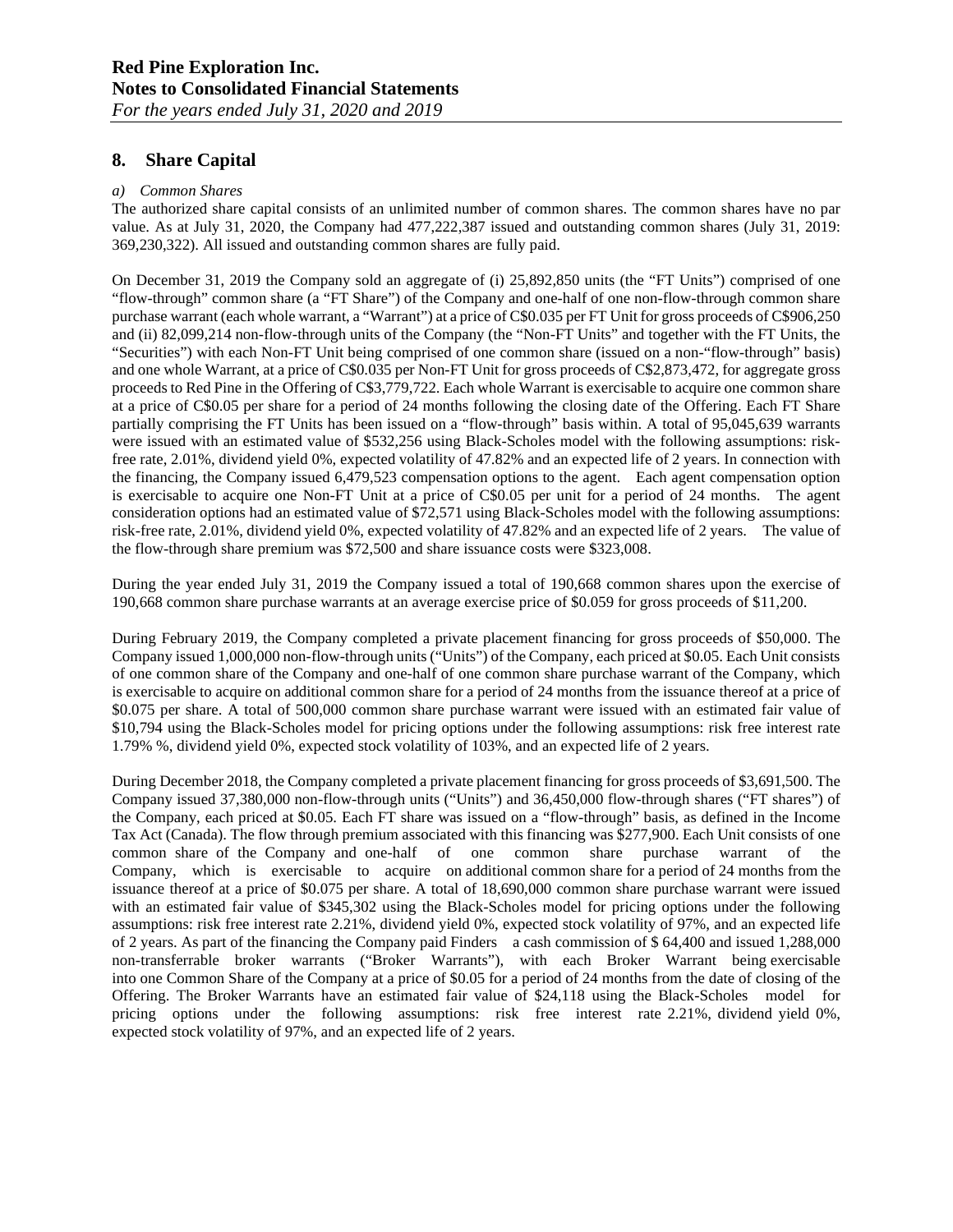# **8. Share Capital (continued)**

### *(b) Stock Options*

The Company has a stock option plan (the "Plan") pursuant to which the Company's Board of Directors may grant incentive stock options to directors, officers, employees and consultants at the discretion of the Board of Directors. The exercise price and vesting period of any option is fixed by the Board of Directors on the date of grant, in accordance with applicable stock exchange or other regulatory requirements, if applicable. The maximum aggregate number of common shares under option at any time under the Plan cannot exceed 10% of the issued shares.

All outstanding stock options vested immediately upon issuance.

The following is a continuity schedule of stock options outstanding from July 31, 2019 to July 31, 2020:

| <b>Expiry</b>     | <b>Exercise</b> | <b>Outstanding</b>  |                |                  | <b>Expired or</b> | Outstanding   |
|-------------------|-----------------|---------------------|----------------|------------------|-------------------|---------------|
|                   | <b>Price</b>    | <b>July 31 2019</b> | <b>Granted</b> | <b>Exercised</b> | <b>Cancelled</b>  | July 30, 2020 |
| February 25, 2020 | 0.500           | 1,080,000           |                |                  | (1,080,000)       |               |
| August 27, 2020   | 0.055           | 1,875,000           |                |                  |                   | 1,875,000     |
| April 5, 2021     | 0.080           | 150,000             |                |                  |                   | 150,000       |
| April 6, 2022     | 0.120           | 2,475,000           |                |                  |                   | 2,475,000     |
| April 11, 2022    | 0.120           | 3,420,000           |                |                  |                   | 3,420,000     |
| February 9, 2021  | 0.070           | 300,000             |                |                  |                   | 300,000       |
| August 10, 2023   | 0.060           | 2,650,000           |                |                  |                   | 2,650,000     |
| June 20, 2022     | 0.060           | 6,312,500           |                |                  |                   | 6,312,500     |
| December 31, 2021 | 0.050           |                     | 6,479,523      |                  |                   | 6,479,523     |
| Total             | 0.072           | 18,262,500          | 6,479,523      |                  | (1,080,000)       | 23,662,023    |

No stock options were granted during the year ended July 31, 2020.

The following is a continuity schedule of stock options outstanding from July 31, 2018 to July 31, 2019:

| <b>Expiry</b>       | <b>Exercise</b> |       | Outstanding              |                |                  | <b>Expired or</b> | Outstanding          |
|---------------------|-----------------|-------|--------------------------|----------------|------------------|-------------------|----------------------|
|                     | Price           |       | <b>July 31 2018</b>      | <b>Granted</b> | <b>Exercised</b> | <b>Cancelled</b>  | <b>July 31, 2019</b> |
| December 18, 2018   | \$              | 0.500 | 490,000                  |                |                  | (490,000)         |                      |
| February $25, 2020$ | \$              | 0.500 | 1,080,000                |                |                  |                   | 1,080,000            |
| August 27, 2020     | \$              | 0.055 | 1,875,000                |                |                  |                   | 1,875,000            |
| April 5, 2021       | \$              | 0.080 | 450,000                  |                |                  | (300,000)         | 150,000              |
| April 6, 2022       | \$              | 0.120 | 2,725,000                |                |                  | (250,000)         | 2,475,000            |
| April 11, 2022      | \$              | 0.120 | 3,420,000                |                |                  |                   | 3,420,000            |
| February 9, 2021    | \$              | 0.070 | 300,000                  |                |                  |                   | 300,000              |
| June 20, 2022       | \$              | 0.060 | $\overline{\phantom{a}}$ | 6,312,500      |                  |                   | 6,312,500            |
| August 10, 2023     | \$              | 0.060 |                          | 2,650,000      |                  |                   | 2,650,000            |
| Total               | \$              | 0.110 | 10.340.000               | 8,962,500      |                  | (1.040.000)       | 18.262.500           |

During the year ended July 31, 2019, 8,962,500 stock options were granted to directors, officers and consultants. On June 20, 2019, 6,312,500 stock options were granted to directors, officers and consultants with an estimated fair value of \$228,582 using the Black-Scholes model for pricing options under the following assumptions: risk free interest rate 1.45%, dividend yield 0%, expected stock volatility of 107% , and an expected life of 3 years. The stock options vested immediately. On August 10, 2018, 2,650,000 stock options were granted to directors, officers and consultants with an estimated fair value of \$156,350 using the Black-Scholes model for pricing options under the following assumptions: risk free interest rate of 2.25%, dividend yield 0%, expected stock volatility of 211.72%, and an expected life of 5 years. The stock options vested immediately upon issuance.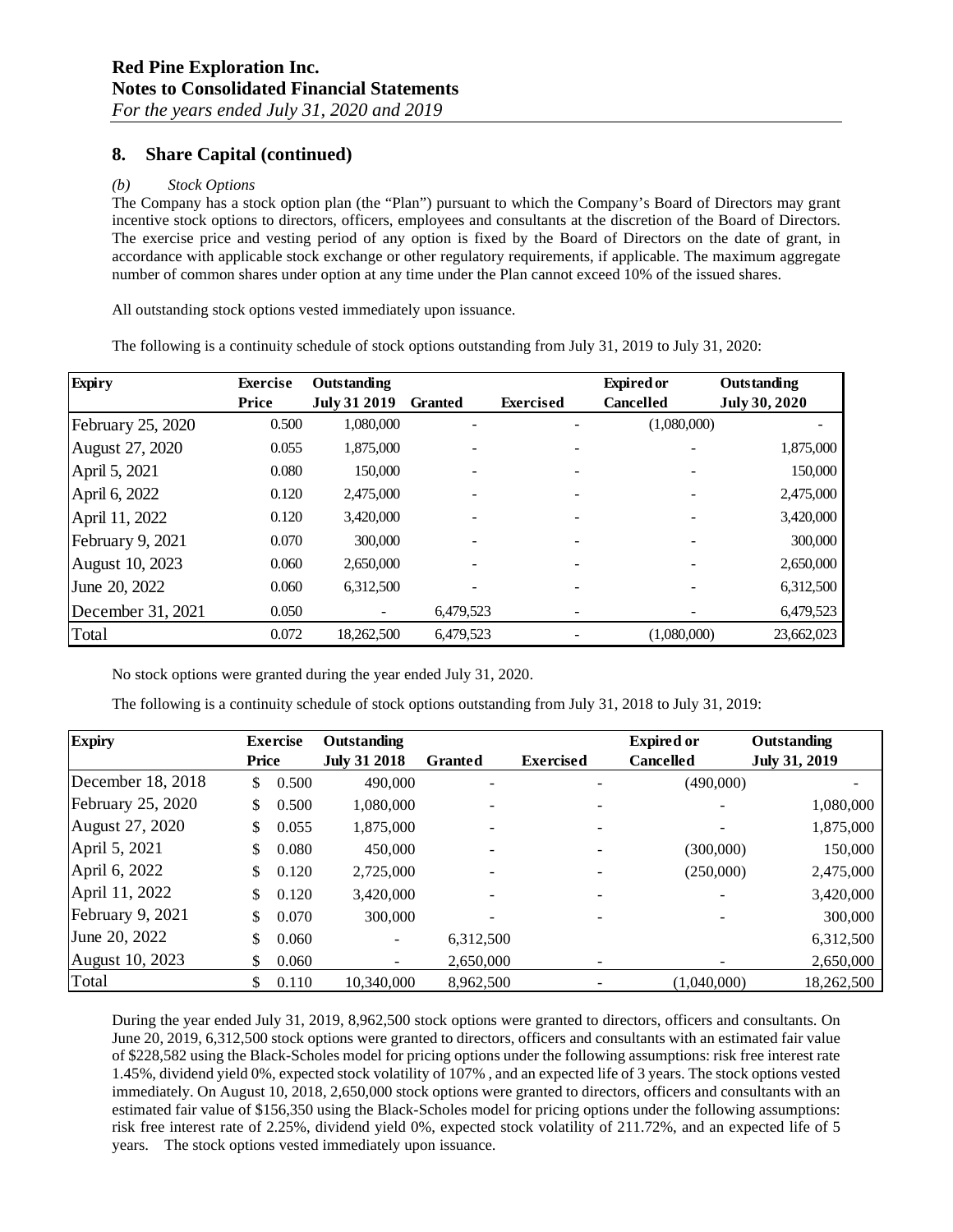# **8. Share Capital (continued)**

# **c) Warrants**

The following is a continuity schedule for the warrants outstanding from July 31, 2019 to July 31, 2020

| <b>Expiry</b>     |       | <b>Exercise Outstanding</b> |               | <b>Expired or</b> | Outstanding          | <b>Fair Value</b> |
|-------------------|-------|-----------------------------|---------------|-------------------|----------------------|-------------------|
|                   | Price | <b>July 31 2019</b>         | <b>Issued</b> | <b>Cancelled</b>  | <b>July 31, 2020</b> | July 31, 2020     |
| September 2, 2019 | 0.066 | 121,600                     |               | (121,600)         |                      |                   |
| December 13, 2019 | 0.171 | 3,800,000                   |               | (3,800,000)       |                      |                   |
| February 24, 2020 | 0.170 | 21,168,666                  |               | (21, 168, 666)    |                      |                   |
| April 7, 2020     | 0.072 | 198,429                     |               | (198, 429)        |                      |                   |
| May 3, 2020       | 0.072 | 6,080                       |               | (6,080)           |                      |                   |
| December 29, 2020 | 0.150 | 12,360,000                  |               |                   | 12,360,000           | 893,163           |
| December 29, 2020 | 0.105 | 1,014,000                   |               |                   | 1,014,000            | 77,020            |
| April 6, 2020     | 0.095 | 736,842                     |               | (736, 842)        |                      |                   |
| April 6, 2020     | 0.150 | 10,526,316                  |               | (10,526,316)      |                      |                   |
| December 19, 2020 | 0.075 | 2,380,000                   |               |                   | 2,380,000            | 45,843            |
| December 20, 2020 | 0.075 | 6,170,000                   |               |                   | 6,170,000            | 124,050           |
| December 21, 2020 | 0.075 | 5,200,000                   |               |                   | 5,200,000            | 104,547           |
| December 28, 2020 | 0.075 | 4,940,000                   |               |                   | 4,940,000            | 70,861            |
| February 11, 2021 | 0.075 | 500,000                     |               |                   | 500,000              | 10,796            |
| December 12, 2020 | 0.050 | 105,000                     |               |                   | 105,000              | 1,942             |
| December 12, 2020 | 0.050 | 910,000                     |               |                   | 910,000              | 16,835            |
| December 19, 2020 | 0.050 | 7,000                       |               |                   | 7,000                | 181               |
| December 19, 2020 | 0.050 | 32,200                      |               |                   | 32,200               | 834               |
| December 7, 2020  | 0.050 | 163,800                     |               |                   | 163,800              | 3,030             |
| December 12, 2020 | 0.050 | 70,000                      |               |                   | 70,000               | 1,295             |
| December 31, 2021 | 0.050 |                             | 95,045,639    |                   | 95,045,639           | 532,256           |
| Total             | 0.060 | 70,409,933                  | 95,045,639    | (36, 557, 933)    | 128,897,639          | 1,882,653         |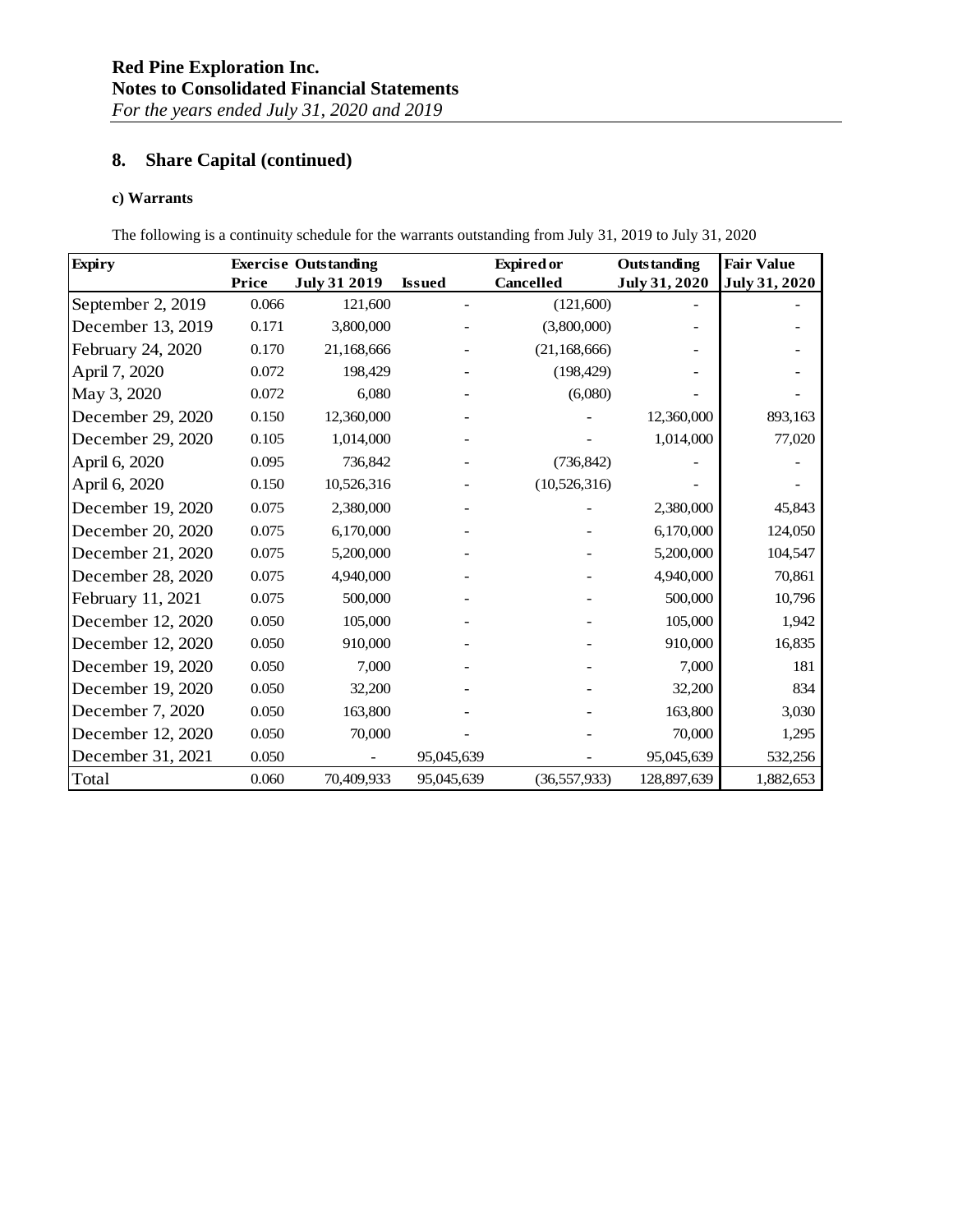# **8. Share Capital (Continued)**

The following is a continuity schedule for the warrants outstanding from July 31, 2018 to July 31, 2019

| Expiry            |            | <b>Exercise Outstanding</b> |                          |                  | <b>Expired or</b> | Outstanding   | <b>Fair Value</b> |
|-------------------|------------|-----------------------------|--------------------------|------------------|-------------------|---------------|-------------------|
|                   | Price      | <b>July 31 2018</b>         | <b>Issued</b>            | <b>Exercised</b> | Cancelled         | July 31, 2019 | July 31, 2019     |
| August 13, 2018   | 0.050      | 162,000                     | $\overline{\phantom{0}}$ | (84,000)         | (78,000)          |               |                   |
| August 13, 2018   | 0.100      | 2,208,186                   |                          |                  | (2,208,186)       |               |                   |
| August 20, 2018   | 0.050      | 165,000                     |                          |                  | (165,000)         |               |                   |
| August 20, 2018   | 0.100      | 1,375,000                   |                          |                  | (1,375,000)       |               |                   |
| August 28, 2018   | 0.100      | 200,000                     |                          |                  | (200,000)         |               |                   |
| September 2, 2018 | 0.099      | 2,033,333                   |                          |                  | (2,033,333)       |               |                   |
| September 2, 2018 | 0.099      | 5,065,909                   |                          |                  | (5,065,909)       |               |                   |
| February 9, 2019  | 0.066      | 2,888,000                   |                          |                  | (2,888,000)       |               |                   |
| February 9, 2019  | 0.066      | 1,994,544                   |                          | (106, 667)       | (1,887,877)       |               |                   |
| February 9, 2019  | 0.132      | 5,327,165                   |                          |                  | (5,327,165)       |               |                   |
| February 17, 2019 | 0.250      | 20,000                      |                          |                  | (20,000)          |               |                   |
| February 24, 2019 | 0.135      | 3,412,889                   |                          |                  | (3,412,889)       |               |                   |
| February 25, 2019 | 0.066      | 520,177                     |                          |                  | (520, 177)        |               |                   |
| February 25, 2019 | 0.066      | 3,847,521                   |                          |                  | (3,847,521)       |               |                   |
| April 7, 2019     | 0.105      | 1,789,457                   |                          |                  | (1,789,457)       |               |                   |
| April 8, 2019     | 0.105      | 16,695,601                  |                          |                  | (16,695,601)      |               |                   |
| May 5, 2019       | 0.105      | 2,144,121                   |                          |                  | (2,144,121)       |               |                   |
| June 3, 2019      | 0.100      | 5,343,800                   |                          |                  | (5,343,800)       |               |                   |
| June 24, 2019     | 0.105      | 937,500                     |                          |                  | (937,500)         |               |                   |
| September 2, 2019 | 0.066      | 121,600                     |                          |                  |                   | 121,600       | 15,793            |
| December 13, 2019 | 0.170      | 3,800,000                   |                          |                  |                   | 3,800,000     | 478,985           |
| February 24, 2020 | 0.170      | 21,168,666                  |                          |                  |                   | 21,168,666    | 908,531           |
| April 7, 2020     | 0.072      | 198,429                     |                          |                  |                   | 198,429       | 26,318            |
| May 3, 2020       | 0.072      | 6,080                       |                          |                  |                   | 6,080         | 808               |
| December 29, 2020 | 0.150      | 12,360,000                  |                          |                  |                   | 12,360,000    | 891,156           |
| December 29, 2020 | 0.105      | 1,014,000                   |                          |                  |                   | 1,014,000     | 77,020            |
| April 6, 2020     | 0.095      | 736,842                     |                          |                  |                   | 736,842       | 37,165            |
| April 6, 2020     | 0.150      | 10,526,316                  |                          |                  |                   | 10,526,316    | 489,955           |
| December 19, 2020 | 0.075      |                             | 2,380,000                |                  |                   | 2,380,000     | 45,843            |
| December 20, 2020 | 0.075      |                             | 6,170,000                |                  |                   | 6,170,000     | 124,050           |
| December 21, 2020 | 0.075      |                             | 5,200,000                |                  |                   | 5,200,000     | 104,547           |
| December 28, 2020 | 0.075      |                             | 4,940,000                |                  |                   | 4,940,000     | 70,861            |
| February 11, 2021 | 0.075      |                             | 500,000                  |                  |                   | 500,000       | 10,796            |
| December 12, 2020 | 0.050      |                             | 105,000                  |                  |                   | 105,000       | 1,942             |
| December 12, 2020 | 0.050      |                             | 910,000                  |                  |                   | 910,000       | 16,835            |
| December 19, 2020 | 0.050      |                             | 7,000                    |                  |                   | 7,000         | 181               |
| December 19, 2020 | 0.050      |                             | 32,200                   |                  |                   | 32,200        | 834               |
| December 7, 2020  | 0.050      |                             | 163,800                  |                  |                   | 163,800       | 3,030             |
| December 12, 2020 | 0.050      |                             | 70,000                   |                  |                   | 70,000        | 1,295             |
| <b>Total</b>      | \$<br>0.13 | 106,062,136                 | 20,478,000               | (190, 667)       | (55,939,535)      | 70,409,933    | 3,305,945         |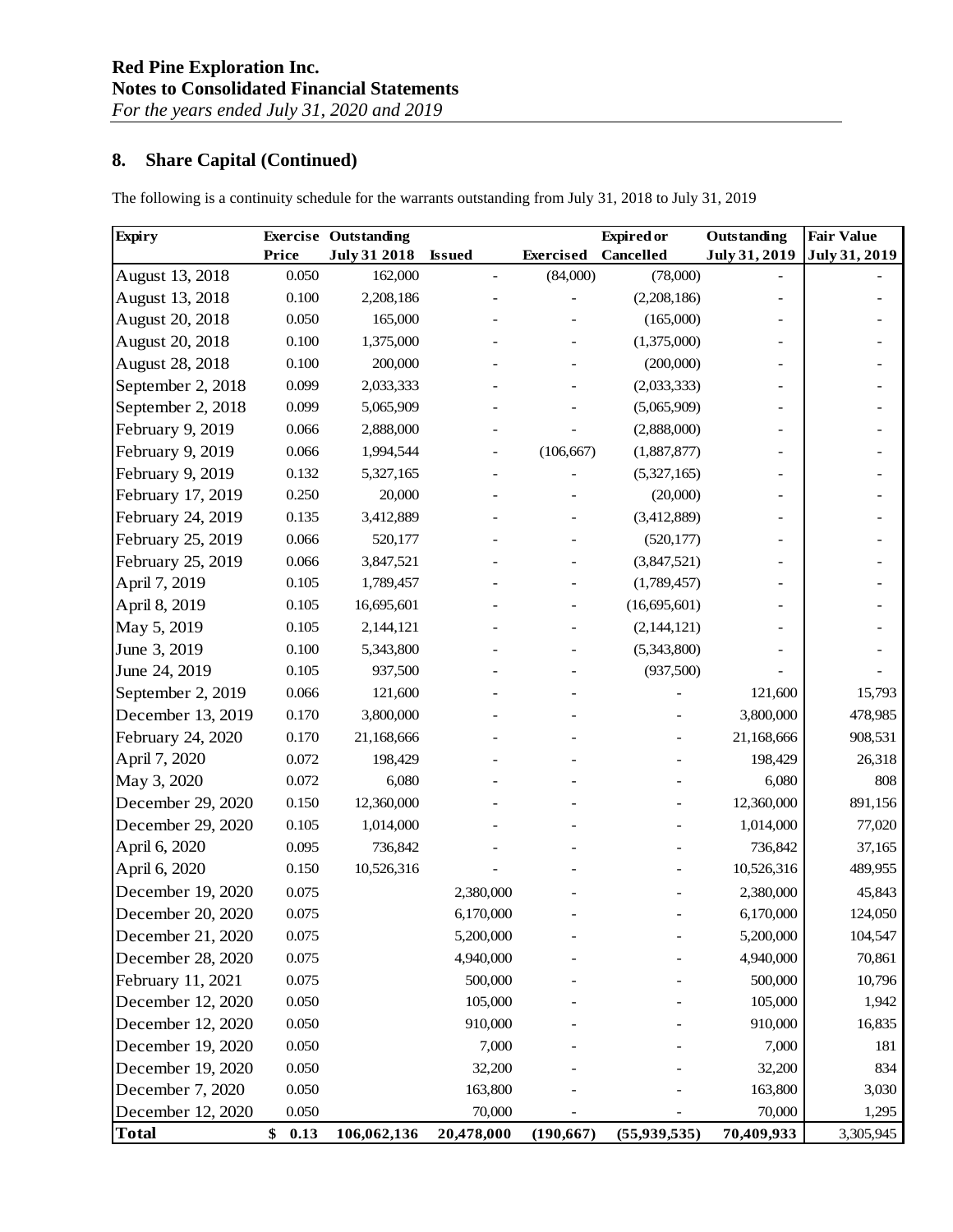# **9. Commitments**

# **(a) Lease and Sublease Commitments**

The Company had an office space lease agreement located at 141 Adelaide Street West from August 15, 2014 to August 14, 2019 and signed a sublease agreement with a third-party tenant whereby the Company received sublease payments for the period from March 1, 2015 to March 1, 2020. The sublease payments are recognized as a reduction of General and Administrative expenses on the Consolidated Statements of Loss and Comprehensive Loss. A security deposit totalling \$17,281 representing the last months rent was received from the subtenant and was reported as a long-term liability on the Consolidated Statements of Financial Position. As the sublease agreement has now expired, the rental deposit repaid representing the last months rent.

### **(b) Flow through shares**

The Company committed to incur, on a best-efforts basis, by December 31, 2020, \$906,250 in qualifying resource expenditures pursuant to a private placement for which flow-through proceeds have been received. The Company filed its renunciation forms in December 2019. As at July 31, 2020, the Company had incurred the qualifying resource expenditures of \$906,250 and recognized the deferred premium of \$72,500 in the Consolidated Statements of Loss and Comprehensive Loss.

# **10. Capital Management**

As at July 31, 2020, the Company had a working capital surplus of \$604,550 (July 31, 2019: \$1,125,990), net cash used in operating activities of \$3,396,978 (July 31, 2019: \$4,892,871) and an accumulated deficit of \$69,237,900 (July 31, 2019: \$65,292,120).

There were no changes in the Company's approach to capital management during the year ended July 31, 2020.

In managing liquidity, the Company's primary objective is to ensure the entity can continue as a going concern while raising additional funding to meet its obligations as they come due. The Company's operations to date have been funded by issuing equity. The Company expects to improve the working capital position by securing additional financing.

The Company's investment policy is to invest excess cash in very low risk financial instruments such as term deposits or by holding funds in high yield savings accounts with major Canadian banks. Financial instruments are exposed to certain financial risks, which may include currency risk, credit risk, liquidity risk and interest rate risk.

The Company's mineral property interests are all in the exploration stage, as such the Company is dependent on external financing to fund its exploration activities and administrative costs. Management continues to assess the merits of mineral properties on an ongoing basis and may seek to acquire new properties or to increase ownership interests if it believes there is sufficient geologic and economic potential.

Management mitigates the risk and uncertainty associated with raising additional capital in current economic conditions through cost control measures that minimizes discretionary disbursements and reduces exploration expenditures that are deemed of limited strategic value.

The Company manages the capital structure (consisting of shareholders' deficiency) on an ongoing basis and adjusts in response to changes in economic conditions and risks characteristics of its underlying assets. Adjustments to the Company's capital structure may involve the issuance of new shares, assumption of new debt, acquisition or disposition of assets, or adjustments to the amounts held in cash, cash equivalents and short-term investments.

The Company is not subject to any externally imposed capital requirements other than flow-through spending commitments (note 9).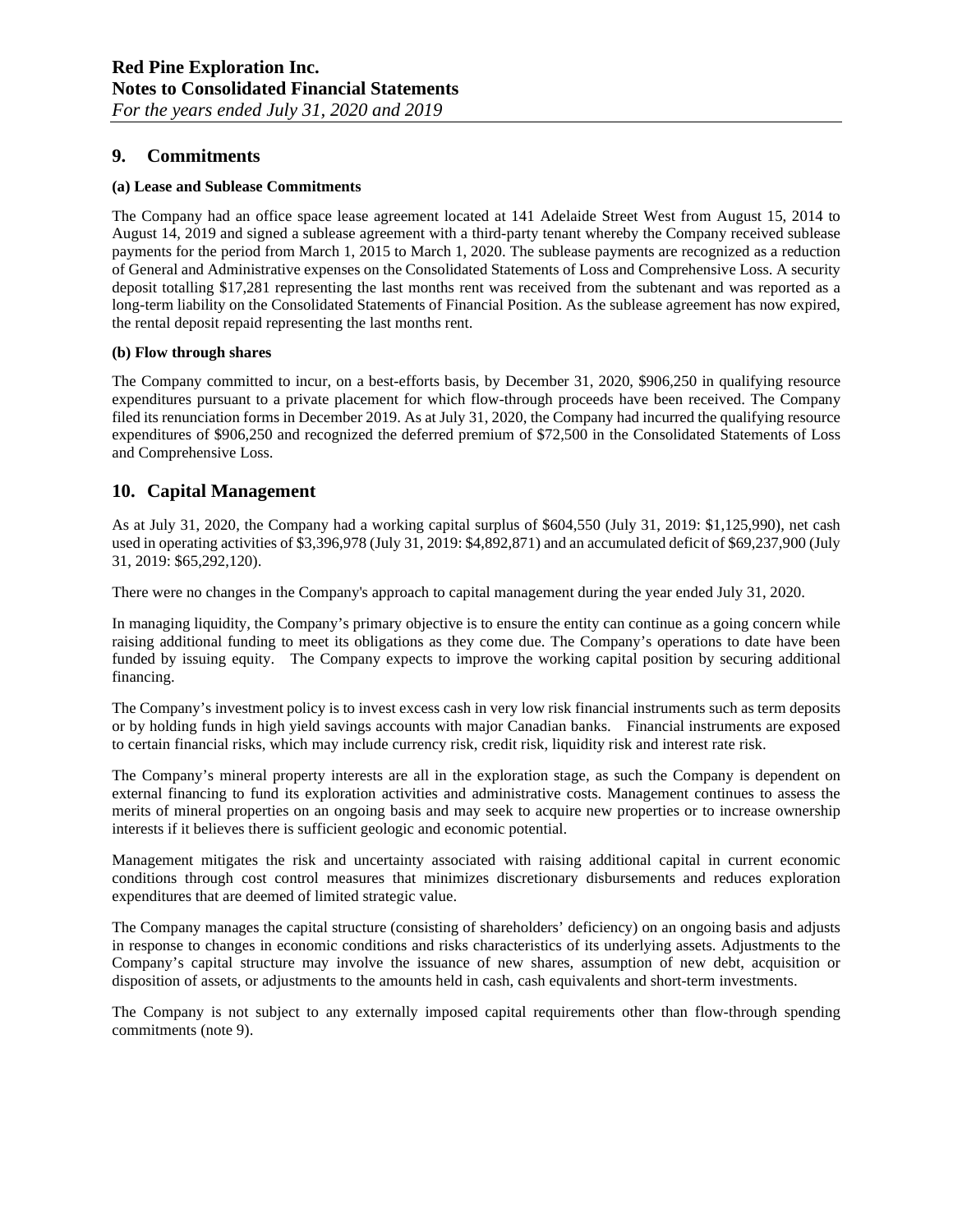# **11. Financial Instrument Risk Factors**

The following disclosures are to enable users of the consolidated financial statements to evaluate the nature and extent of risks arising from financial instruments at the end of the reporting period:

### *a) Credit risk*

The Company's credit risk is the risk of counterparty default on cash and cash equivalents held on deposit with financial institutions. The Company manages this risk by ensuring that deposits are only held with large Canadian banks and financial institutions. The amount receivable is primarily HST due from the Canadian government and receivables from related parties (see note 6).

# *b) Liquidity risk*

The Company's liquidity risk is the risk that the Company has insufficient funds to settle its contractual financial liabilities. The Company manages this risk through a budgeting process that ensures sufficient funds are available as contractual cash flows become due.

As at July 31, 2020, the Company had a cash and cash equivalents balance of \$647,920 (July 31, 2019: \$695,996) to settle current liabilities of \$527,781 (July 31, 2019: \$465,375).

While the Company has been successful in obtaining required funding in the past, there is no assurance that future financings will be available. Refer to going concern note 1.

### *c) Market risks*

The Company's market risk arises from changes in interest rates and commodity prices that could have an impact on profit and loss. This includes:

- Interest rate risk, is the sensitivity of the fair value or of the future cash flows of a financial instrument to changes in interest rates. The Company does not have any financial assets or liabilities that were subject to variable interest rates.
- Commodity price risks, particularly with respect to gold, is the sensitivity of the fair value of, or of the future cash flows, from mineral assets. The Company manages this risk by continually monitoring base and precious metal prices and commodity price trends to determine the appropriate timing for funding the exploration or development of its mineral assets, or for the acquisition or disposition of mineral assets. The Company does not have any mineral assets at the development or production stage carried at historical cost. The Company has expensed the acquisition and exploration costs of its exploration stage mineral assets.
- Marketable securities risk, is the sensitivity of the fair value of marketable securities to supply and demand for marketable securities. The Company manages this risk by continually monitoring the market pricing and trends of its portfolio of securities to determine the appropriate timing to complete any acquisitions or dispositions. The Company has determined the marketable securities risk at period-end is minimal.
- Currency risk, is the sensitivity of the fair value or of the future cash flows of financial instruments to changes in foreign exchange rates. The Company does not have any financial assets or liabilities that were subject to variable foreign exchange rates and as such the Company is not subject to currency risk.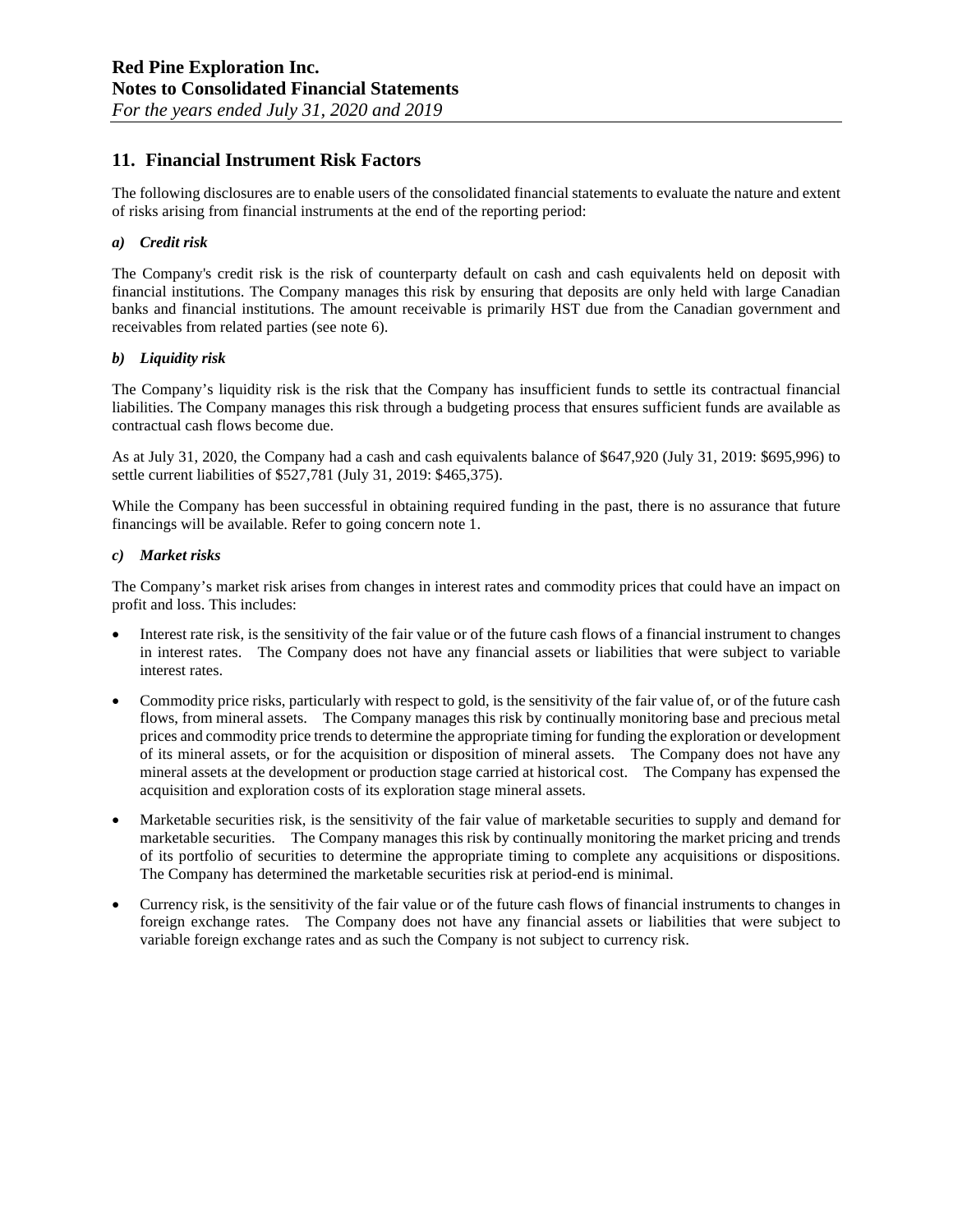# **12 Income Taxes**

The reconciliation of the combined Canadian federal and provincial statutory income tax rate of 26.5% (July 31, 2029  $-26.5\%$ ) to the effective tax rate is as follows:

|                                                      | <b>Year ended</b><br><b>July 31, 2020</b> | Year ended<br><b>July 31, 2019</b> |
|------------------------------------------------------|-------------------------------------------|------------------------------------|
| Net loss for the year before income taxes            | (3,945,780)                               | (4,980,046)                        |
|                                                      |                                           |                                    |
| Expected income tax (recovery) expense               | (1,045,630)                               | (1,319,710)                        |
| Tax rate changes and other adjustments               |                                           | (1,085,200)                        |
| Share based compensation and non-deductible expenses |                                           | (5,230)                            |
| Effect of flow-through renunciation                  | 240.160                                   | 482,960                            |
| Share issuance cost book directly to equity          | (111,220)                                 |                                    |
| Changes in tax benefits not recognized               | 916,690                                   | 1,927,180                          |
| Income tax (recovery) expense                        |                                           |                                    |

### *Deferred Tax*

The following table summarizes the components of deferred tax:

|                                                                       | <b>Year ended</b><br><b>July 31, 2020</b> | <b>Year ended</b><br><b>July 31, 2019</b> |
|-----------------------------------------------------------------------|-------------------------------------------|-------------------------------------------|
|                                                                       |                                           |                                           |
| <b>Deferred tax assets</b><br>Lease liability<br>Share issuance costs | 79,640<br>7,450                           |                                           |
| Deferred tax liabilities                                              |                                           |                                           |
| Right-of-use asset                                                    | (87,090)                                  |                                           |
| Net deferred tax asset                                                |                                           |                                           |

Deferred tax assets and liabilities have been offset where they relate to income taxes levied by the same taxation authority and the Company has the legal right and intent to offset.

#### *Unrecognized Deferred Tax Assets*

Deferred taxes are provided as a result of temporary differences that arise due to the differences between income tax values and the carrying amount of assets and liabilities. Deferred tax assets have not been recognized in respect of the following deductible temporary differences:

|                                 | Year ended<br><b>July 31, 2020</b> | <b>Year ended</b><br><b>July 31, 2019</b> |  |
|---------------------------------|------------------------------------|-------------------------------------------|--|
|                                 |                                    |                                           |  |
| Non-capital losses              | 19, 117, 350                       | 17,400,060                                |  |
| <b>Exploration expenditures</b> | 13,592,220                         | 11,824,660                                |  |
| Capital losses carried forward  | 1,025,360                          | 1,025,360                                 |  |
| Share issuance costs            | 725,440                            | 838,320                                   |  |
| Property, plant and equipment   | 510,640                            | 371,630                                   |  |
| Flow-through provision          | 110,880                            | 110,880                                   |  |
| Investment tax credits          | 19,550                             | 19,550                                    |  |
|                                 | 35,101,440                         | 31,590,460                                |  |